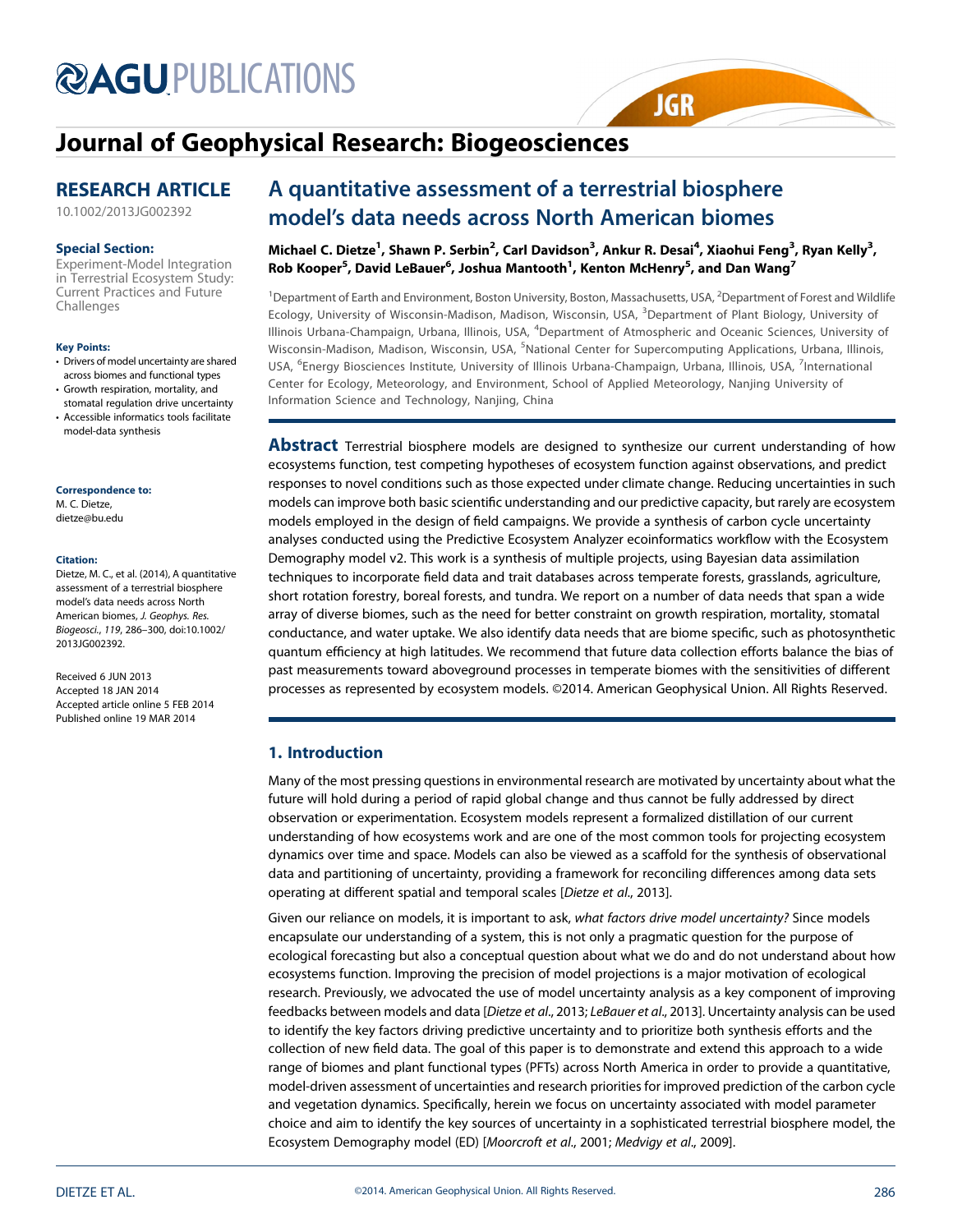The role of sensitivity analysis is well appreciated and frequently employed in ecology generally and in ecosystem modeling specifically. As such, a variety of methods are available depending on model complexity and the number of parameters involved [Zaehle et al., 2005; Cariboni et al., 2007; Saltelli et al., 2008]. The general goal of sensitivity analysis is to elucidate how model output changes in response to changes in the inputs. Numerically, this is often achieved by perturbing the parameters of a model, individually or in groups, by some specified fixed amount (e.g., ± 10%) or drawing them randomly from a specified range (e.g., uniform ±25%). However, sensitivity by itself can be misleading, as a highly sensitive parameter that is well constrained by observations may actually exert less influence on model output than a less sensitive but poorly constrained parameter. Reliance on sensitivity alone could thus lead one to focus efforts on a parameter that is already well characterized by observations and likely subject to diminishing returns for further effort. By contrast, reliance on estimates of parameter uncertainty alone could also be misleading if this focuses efforts on parameters that are poorly constrained but insensitive and thus make a negligible contribution to model uncertainty. Uncertainty analysis aims to combine these pieces of information in order to estimate the contribution of different parameters to this predictive uncertainty in model outputs. While uncertainty analysis has had some application in ecosystem ecology, it has generally been limited to singlesite analyses using simple models [Xu et al., 2006; Keenan et al., 2012]. Expanding the use of uncertainty analysis would enable ecologists to leverage models to better investigate underlying patterns of uncertainty and make general recommendations of where limited resources might be deployed most efficiently.

If our goal is to understand and reduce uncertainty about how ecosystems function, an important question is whether there are common patterns in parameter uncertainty across a range of vegetation types. Sources of uncertainty may be shared across all vegetation types, or there may be consistent patterns that vary by growth form (e.g., herbaceous versus woody), phenology (evergreen versus deciduous), life history differences (e.g., shade tolerance), or across climatic or edaphic gradients. These patterns may be due to differences in model sensitivity or may reflect the legacy of biased sampling toward specific ecosystems and processes. Therefore, it is also important to know whether the uncertainty attributed to a parameter is driven by data limitation or the inherent sensitivity of the model to those parameters. Processes that influence model predictions due to high uncertainty can often be constrained efficiently through targeted field campaigns or organized synthesis efforts [Kattge et al., 2011; Davidson, 2012]. These parameters frequently benefit from an efficient return on investment, as parameter uncertainty can decrease quickly with a moderate sample size. By contrast, processes that are already constrained by data but remain highly sensitive are often more challenging to constrain further as sampling is already in a region of diminishing returns. However, even in this case a careful partitioning of uncertainty may reveal opportunities for improvement. For example, if most of the variability in a parameter occurs when moving from site to site, but most of the past sampling has been done intensively at a small number of sites, then increasing sampling in space or investigating the causes of spatial variability may efficiently reduce uncertainty [LeBauer et al., 2013].

A primary limitation to uncertainty analysis in ecosystem modeling is that traditional approaches to modeling and model calibration treat parameters as unknown but fixed constants to be estimated by maximizing a likelihood or minimizing a cost function such as a sum of squares [Hilborn and Mangel, 1997]. Fortunately, in recent years there has been a growing interest in Bayesian model-data fusion approaches that treat model parameters as probability distributions [Dietze et al., 2013]. We employ one such approach here by using a hierarchical Bayesian meta-analysis to combine plant trait data from across numerous studies. By treating parameters as distributions, and by estimating these parameters from a synthesis of available data, we shift from asking questions about model sensitivity to asking where additional measurements should be prioritized given what is already known about a system.

Another limitation to the regular application of uncertainty analyses when working with sophisticated models is the complexity of managing the analysis. To address this issue, we employ the Predictive Ecosystem Analyzer (PEcAn) to automate the process of analyzing model predictive uncertainty across a wide range of PFTs. PEcAn is a suite of ecosystem modeling tools used to manage information, analysis, and data-model fusion [LeBauer et al., 2013]. PEcAn is not a model itself but a collection of modules in a workflow that wrap around an ecosystem model to make the process of modeling more accessible to a larger community and to facilitate data-model feedbacks [Dietze et al., 2013]. PEcAn has previously been applied to switchgrass [LeBauer et al., 2013], poplar [Wang et al., 2013], and low tundra [Davidson, 2012] to quantify sources of uncertainty and aid data-model fusion.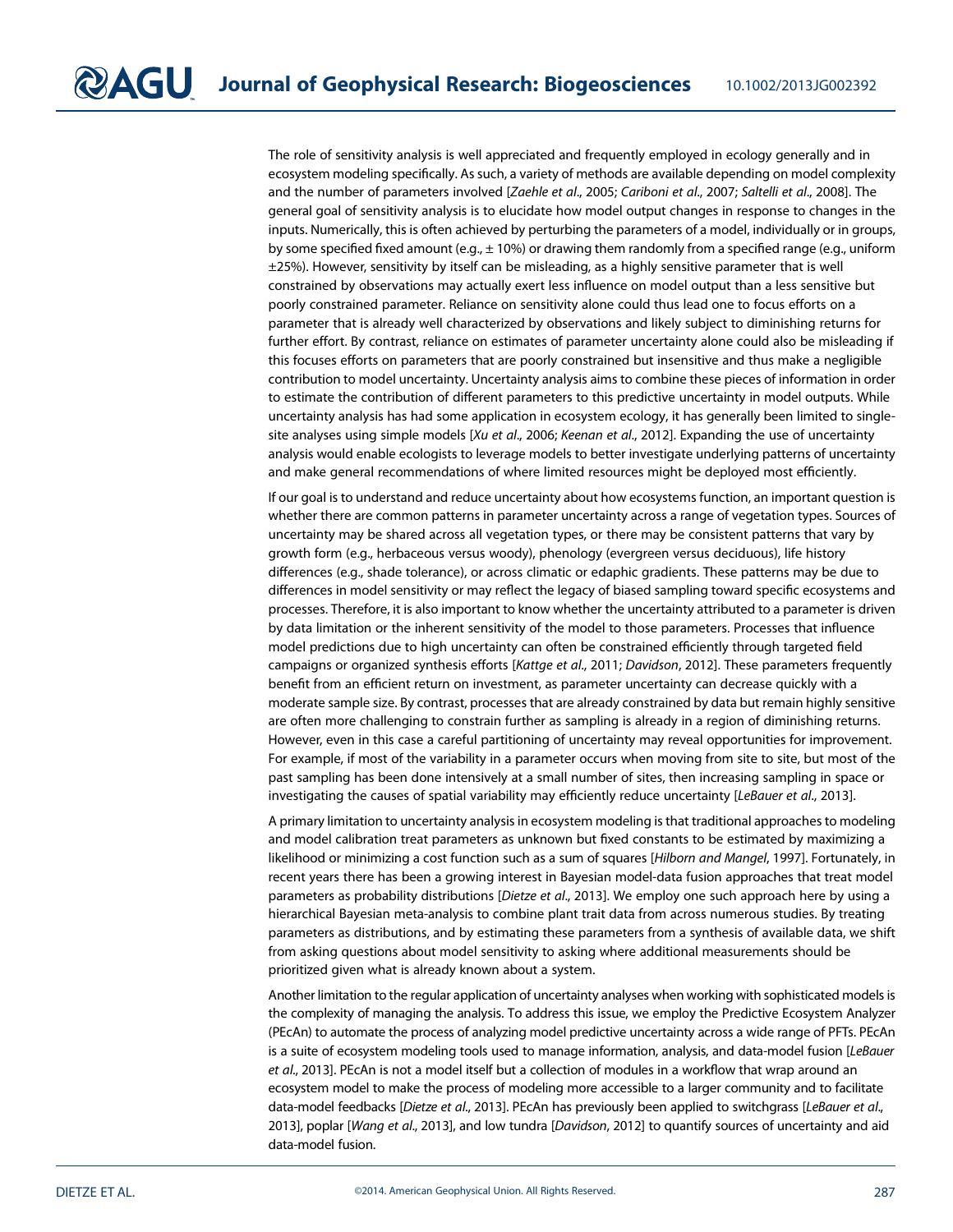|                                                                                                                                                                                              | Table 1. Parameters Varied in the ED Model                                                                                                                                                                                                                                                                                                         |
|----------------------------------------------------------------------------------------------------------------------------------------------------------------------------------------------|----------------------------------------------------------------------------------------------------------------------------------------------------------------------------------------------------------------------------------------------------------------------------------------------------------------------------------------------------|
| Name                                                                                                                                                                                         | Controls                                                                                                                                                                                                                                                                                                                                           |
| Growth Resp<br><b>Water Cond</b><br><b>Stomatal Slope</b><br><b>Ouantum Eff.</b><br>Mortality<br>Leaf Resp<br>Vcmax<br>Leaf:Root<br>Root Turnover<br>Root Resp<br><b>SLA</b><br>Reproduction | Costs of biosynthesis<br>Soil water uptake<br>Stomatal conductance<br>Light-limited photosynthesis<br>Mortality from carbon limitation<br>Leaf maintenance respiration<br>Maximum rate of carboxylation<br>Leaf-to-fine root biomass ratio<br>Root litter<br>Root maintenance respiration<br>Specific leaf area<br>Allocation between reproduction |
|                                                                                                                                                                                              | and stem growth                                                                                                                                                                                                                                                                                                                                    |

Here we extend this approach to assess the predictive uncertainty in net primary productivity (NPP) for a wide range of biomes and plant functional types in order to look for generalities and patterns in model parameter uncertainty. We focus on NPP because it is a major component of the terrestrial carbon cycle that has been widely estimated [Scurlock et al., 1999; Luyssaert et al., 2007; Cleveland et al., 2011]. Limiting this initial analysis to NPP allows us to focus on a subset of processes related to ecophysiology and demography, rather than also including land-surface biophysics and biogeochemistry. We specifically assess the

contributions of 12 parameters controlling photosynthesis, respiration, allocation, water use, and plant demography at time scales ranging from 1 to 10 years. Previous research has suggested that ecosystem models display high sensitivity to photosynthetic parameters, specific leaf area, and stomatal conductance [White et al., 2000]. Our a priori hypothesis is that parameters related to ecophysiology will be most important at short time scales, while those related to demography will increase in importance over longer time scales. We further hypothesize that the primary drivers of uncertainty will be shared across biomes but that the importance of temperature-limited parameters (e.g., maximum rate of carboxylation) will increase with latitude and the opposite trend will prevail among parameters related to moisture limitation (e.g., stomatal conductance).

#### 2. Methods

#### 2.1. Ecosystem Demography Model

The Ecosystem Demography (ED v2.2) model is a size- and age-structured terrestrial biosphere model designed to efficiently simulate plant-, patch-, and landscape-level dynamics on a regional scale [Moorcroft et al., 2001; Medvigy et al., 2009]. ED contains a standard ecophysiological approach to plant-level carbon and water fluxes combined with a simplified CENTURY soil biogeochemistry submodel [Bolker et al., 1998] and dynamic land surface biophysics based on the Land Ecosystem—Atmosphere Feedback model (LEAF) [Walko et al., 2000]. Unlike most regional-scale biosphere models, ED also captures the community processes found in forest gap models, such as size-structured competition among multiple functional groups, and an explicit representation of growth, mortality, recruitment, and disturbance [Pacala et al., 1996]. For this analysis, we focus on NPP and selected a dozen parameters related to plant ecophysiology and demography for further study (Table 1). These parameters were chosen based on prior experience and previous PEcAn analyses [Davidson, 2012; Wang et al., 2013; LeBauer et al., 2013], as well as the need to work with a common set of parameters across evergreen trees, deciduous trees, and nonwoody vegetation. For the latter reason, we dropped leaf turnover rate (not used for deciduous) and stem biomass allometries (not used for nonwoody vegetation) despite the fact that they are known to be important for some PFTs. We also did not consider parameters related to biogeochemistry, radiative transfer, and biophysics, despite the fact that they may have indirect impacts on NPP. Below we briefly describe the PFT-specific demographic and physiological processes and parameters in the model that are included in this analysis.

At the leaf level, ED takes an enzyme kinetic approach to photosynthesis, using the Farquhar model [Farquhar et al., 1980] for C3 and the intercellular transport model [Collatz et al., 1992] for C4. Within these models  $V_{\rm c,max}$  controls the maximum rate of carboxylation and quantum efficiency determines the amount of carbon fixed per photon of absorbed radiation [Bernacchi et al., 2013]. In both the model and in the estimation of  $V_{\text{c,max}}$  from A-Ci data we have not included mesophyll conductance, which is internally consistent but potentially differs from newer estimates that include this additional term. Stomatal conductance is modeled using the [Leuning, 1995] variant of the Ball-Berry model, which is primarily controlled by the stomatal slope parameter. Stomatal slope  $(m)$  relates stomatal conductance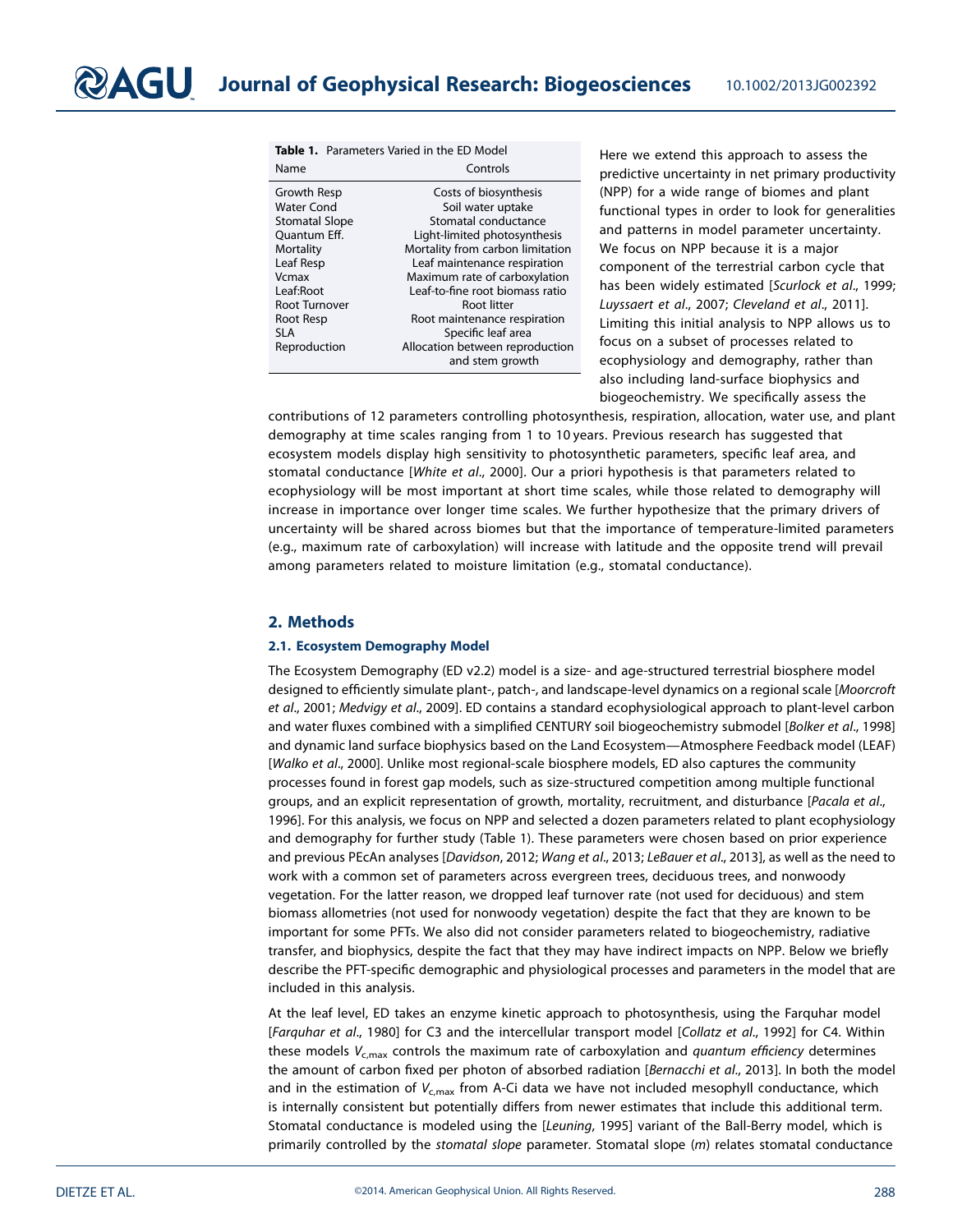

Figure 1. Example uncertainty analysis for the 10 year mean NPP response of temperate midsuccessional hardwoods to the stomatal slope parameter. The probability density on the  $x$  axis captures the uncertainty in the stomatal slope parameter as estimated by the Bayesian meta-analysis. The solid diamonds represent the sensitivity analysis, depicting the NPP projections of the ED model for different values of stomatal slope, and the solid line is the spline fit to these points. The predictive uncertainty in NPP due to stomatal slope is represented by the probability density on the y axis, which is generated by transforming the parameter distribution through the spline sensitivity function. The partial variance is the variance of this predictive distribution divided by the sum of the variances across all parameters.

 $(q_s)$  to a composite term involving photosynthetic rate (A), CO<sub>2</sub> concentration (c<sub>s</sub>), and vapor pressure deficit  $(D_s)$ 

$$
g_s = g_0 + mA / \left[ (c_s - \Gamma) \left( 1 + \frac{D_s}{D_0} \right) \right]
$$

where  $g_0$  is a small, PFT-specific conductance when stomata are closed, Γ is the CO<sub>2</sub> compensation point, and  $D_0$  is set to 1.0 kPa for all PFTs. Additional stomatal control is provided by the soil moisture supply term, which is proportional to available soil moisture, fine root biomass, and a water conductance parameter. If the water supply is less than the demand predicted by the coupled photosynthesis/conductance model, then photosynthesis, transpiration, and stomatal conductance are all linearly reduced until supply meets demand. Leaf-level fluxes are scaled to crown-level fluxes based on specific leaf area (SLA). Leaf biomass is determined based on empirical power-law allometric relationships with diameter at breast height, while fine root biomass is set based on a leaf:root ratio. Leaf and fine root respiration are both proportional to biomass and have an Arrhenius temperature response. Growth respiration is assumed a constant fraction of net assimilation associated with biosynthesis. The turnover of leaves and fine roots to litter are based on turnover coefficients, though for deciduous PFTs, leaf turnover is dominated by phenology. The allocation of stored nonstructural carbon between stem growth and reproduction  $(r_f$  fract) is controlled by a fixed parameter. Mortality rate declines exponentially as a function of carbon balance (CB) multiplied by a rate parameter (mort2)

$$
exp(-mort2 \times CB/CB_{max})
$$

where  $CB_{\text{max}}$  is the carbon balance of an individual that is not limited by light, moisture, or nutrients.

#### 2.2. PEcAn Uncertainty Analysis

The uncertainty analysis workflow in PEcAn consists of three automated steps: (1) a meta-analysis to summarize observational trait data and constrain ecosystem model parameters; (2) a parameter sensitivity analysis; and (3) a variance decomposition analysis that uses the outputs from the first two steps to partition predictive uncertainty into the contributions from different model parameters. The details of each of these steps are described elsewhere [LeBauer et al., 2013] and are only briefly summarized here and in Figure 1. Prior to the meta-analysis, trait data were collected from a combination of literature synthesis and direct measurements. The literature search was conducted using Web of Science and Google Scholar with keyword combinations corresponding to each trait and the species that comprise each PFT, with relevant information extracted from the text, tables, and figures. This synthesis was conducted by individual members of this research team working on different PFTs in different biomes and collectively represents many person-years of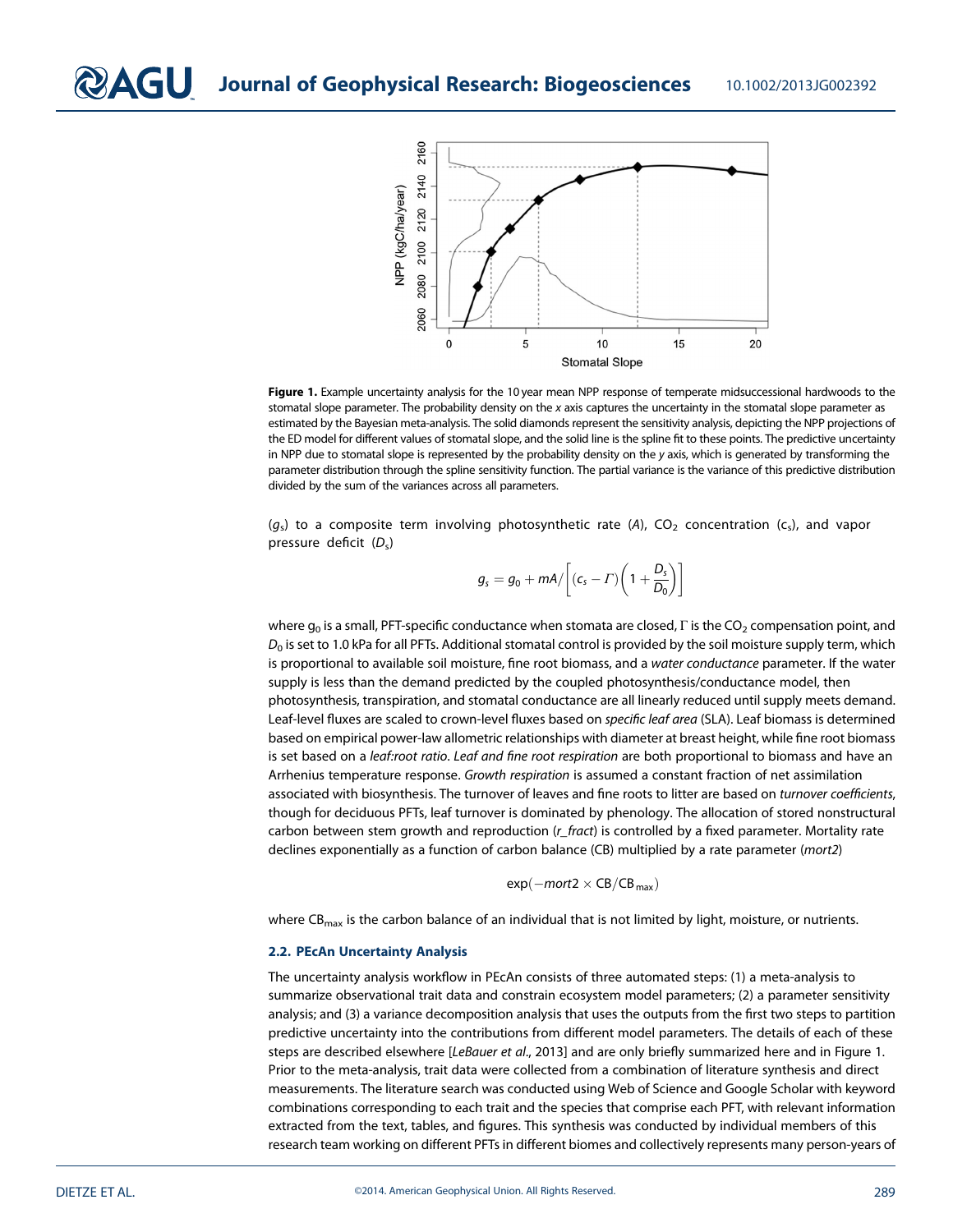| Table 2. Study Sites <sup>a</sup> |                 |             |
|-----------------------------------|-----------------|-------------|
| Name                              | Lat/Lon         | Met         |
| Toolik LTER, AK                   | 68.6 N, 149.6 W | <b>NARR</b> |
| BOREAS, SK (CA-OBs)               | 54.0 N, 105.1 W | Tower       |
| Sylvania (US-Syv)                 | 46.2 N, 89.3 W  | Tower       |
| WLEF, WI (US-PFa)                 | 45.9 N, 90.3 W  | Tower       |
| Rhinelander, WI                   | 45.6 N, 89.4 W  | <b>NARR</b> |
| Tully, NY                         | 42.8 N, 76.1 W  | <b>NARR</b> |
| EBI Farm, IL                      | 40.1 N, 88.2 W  | <b>NARR</b> |
| Plymouth, NC (US-NC2)             | 35.8 N, 76.7 W  | Tower       |

<sup>a</sup>Fluxnet tower designations are given parenthetically. NARR, North American Regional Reanalysis.

effort. This information is stored in PEcAn's companion trait database, BETYdb [\(http://betydb.](http://www.nature.com/nature/journal/v410/n6826/abs/410327a0.html) [org](http://www.nature.com/nature/journal/v410/n6826/abs/410327a0.html)), as the sample mean, error statistics, and sample size, along with metadata including treatment, site, and species within each individual study. As of May 2013, BETYdb contained 29,600 records spanning 2700 species and 252 traits (LeBauer et al. manuscript in preparation). The database also stores the list of species and parameters that define a PFT for each model in PEcAn, and user-specified prior probability distributions on each parameter. A simple Web

interface makes it straightforward for users to add new trait data and define new PFTs at whatever taxonomic resolution is required. PEcAn then maps model parameters to available trait data.

Within the PEcAn framework, a hierarchical Bayes meta-analytic model is fit for each trait within each PFT. The primary output of interest from the meta-analysis is the posterior probability distribution for the mean of an ecosystem model parameter (Table 4). The meta-analysis further partitions the variability in trait observations into the within-site versus across-sites components. It also accounts for a fixed effect for greenhouse studies and a random effect for any experimental treatments within a study. The Bayesian approach allows us to update our prior probabilities based on the observed trait data, and the hierarchical meta-analysis accounts for the fact that our best estimate of a parameter must come from a synthesis across studies, not from arbitrarily choosing any one published estimate and then setting the parameter to a fixed value [Koricheva et al., 2013].

The PEcAn sensitivity analysis consists of univariate perturbations to the model parameters to evaluate how a specific model output (in this case NPP) changes as the parameter changes. A univariate approach was taken to focus on the main effects and to reduce the dimensionality of the analysis. Previous work found that the multivariate interactions only accounted for  $\sim$ 20% of the total variation in ED, and  $\sim$ 80% of this difference was attributable to truncation errors, not parameter covariance [LeBauer et al., 2013]. In PEcAn, the model perturbations are based on the quantiles of the parameter's posterior distribution, such that each parameter is moved in proportion to its uncertainty (Figure 1). Specifically, we varied the parameters to the quantile equivalents of ±1, 2, and 3 standard deviations. The response function (i.e., model output as a function of a parameter value) for each parameter within each PFT is then approximated using a spline.

The PEcAn variance decomposition analysis estimates the uncertainty in model predictions (outputs) associated with each model parameter (inputs). This is done using a Monte Carlo generalization of the Delta method, by transforming the posterior parameter distribution through the spline sensitivity function (Figure 1). Because the predictive uncertainty is directly a product of parameter uncertainty and model sensitivity, we also report these quantities. To facilitate comparisons among parameters, parameter variance and model sensitivity are normalized as the posterior coefficient of variation and elasticity (sensitivity normed by both the parameter and output means), respectively, which are unitless quantities. Furthermore, the predictive uncertainties associated with each model parameter are expressed as the proportion that each variable contributes to the overall predictive variance. Finally, we want to reiterate that this analysis is specifically focused on partitioning the uncertainty associated with parameter error and does not address the partitioning of model residual error. By analogy to regression models, we are focusing on the model's confidence interval rather than its predictive interval. The correct treatment of model residual error is beyond the scope of the current analysis as it involves the partitioning of residual error into observation error versus process error and the partitioning of process error into spatial and temporally autocorrelated components, other persistent random effects (e.g., species), and model structural errors [McMahon et al., 2009]. While a full accounting of model errors is the ultimate goal [Medlyn et al., 2005], parameter error is responsible for most of the observed differences among ecosystem models [Schwalm et al., 2010; Dietze et al., 2011].

#### 2.3. Multisite Protocol

As noted in the previous section, the goal of this analysis is to assess the contributions of different model parameters to uncertainty in predicted NPP for biomes across North America. All model runs were conducted in PEcAn version 1.2.6 using ED version 2.2 following a standard protocol. Sensitivity analysis model runs for each PFT were a minimum of 10 years in length, with uncertainties averaged over three time periods: 1 year,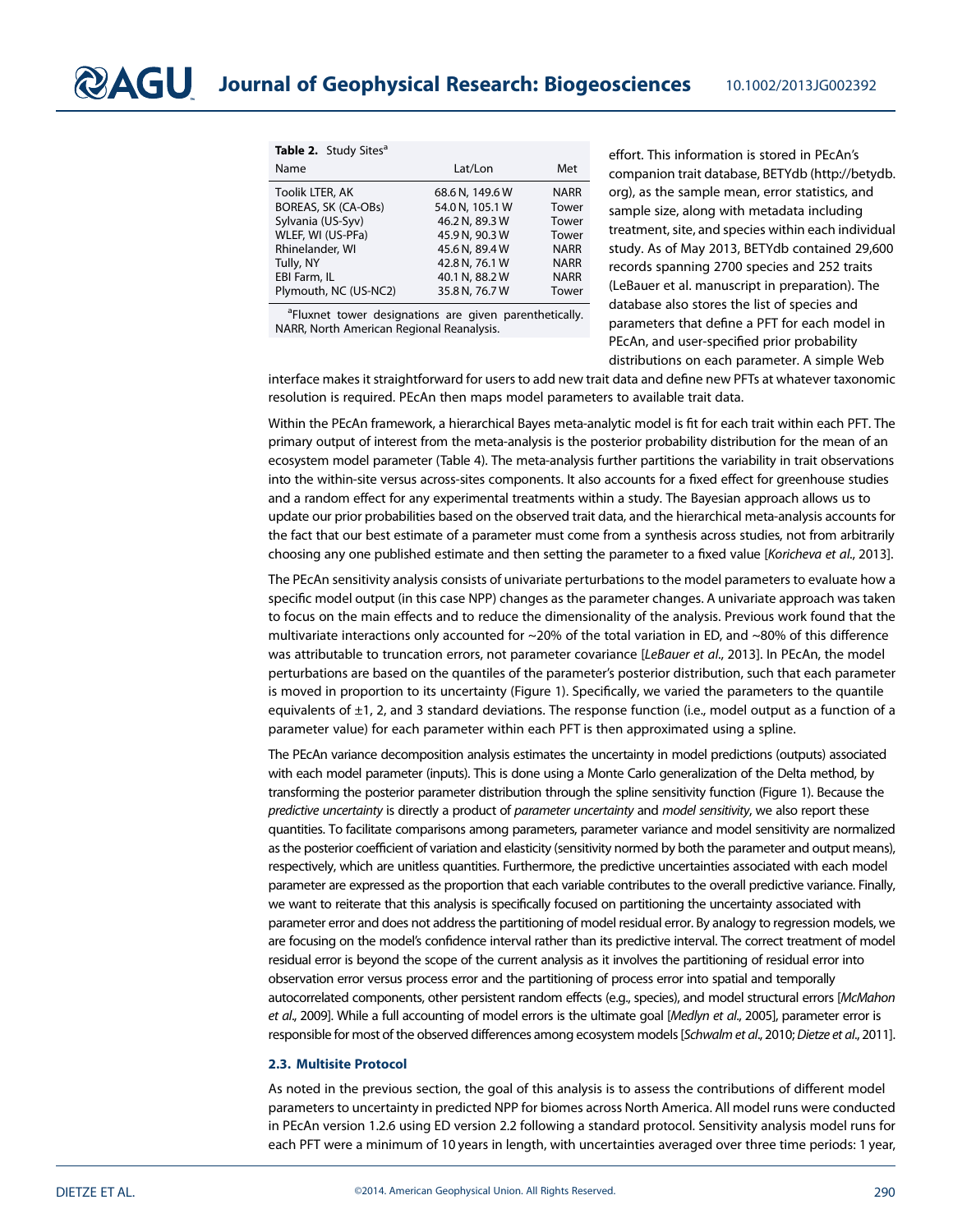| <b>PFT</b><br>Biome<br>Site<br>Tundra<br>Graminoid<br>Toolik<br><b>Toolik</b><br>Evergreen Shrub<br>Deciduous Shrub<br><b>Toolik</b><br><b>BOREAS</b><br><b>Boreal</b><br>Spruce<br><b>WLEF</b><br>Temperate forest<br>Early Successional<br>Hardwood<br>Rhinelander<br>Poplar<br>Willow<br>Tully<br><b>WLEF</b><br>Midsuccessional<br>Hardwood<br>Late Successional<br><b>WLEF</b><br>Hardwood<br>Northern Pine<br><b>WLEF</b><br>US-NC <sub>2</sub><br>Southern Pine<br>Forb<br><b>EBI Farm</b><br>Temperate<br>grassland<br><b>EBI Farm</b><br>Legume<br>C <sub>3</sub> Grass<br><b>EBI Farm</b><br>C4 Grass<br><b>EBI Farm</b><br><b>EBI Farm</b> | <b>Table 3.</b> Plant Functional Types |             |  |
|-------------------------------------------------------------------------------------------------------------------------------------------------------------------------------------------------------------------------------------------------------------------------------------------------------------------------------------------------------------------------------------------------------------------------------------------------------------------------------------------------------------------------------------------------------------------------------------------------------------------------------------------------------|----------------------------------------|-------------|--|
|                                                                                                                                                                                                                                                                                                                                                                                                                                                                                                                                                                                                                                                       |                                        |             |  |
|                                                                                                                                                                                                                                                                                                                                                                                                                                                                                                                                                                                                                                                       |                                        |             |  |
|                                                                                                                                                                                                                                                                                                                                                                                                                                                                                                                                                                                                                                                       |                                        |             |  |
|                                                                                                                                                                                                                                                                                                                                                                                                                                                                                                                                                                                                                                                       |                                        |             |  |
|                                                                                                                                                                                                                                                                                                                                                                                                                                                                                                                                                                                                                                                       |                                        |             |  |
|                                                                                                                                                                                                                                                                                                                                                                                                                                                                                                                                                                                                                                                       |                                        |             |  |
|                                                                                                                                                                                                                                                                                                                                                                                                                                                                                                                                                                                                                                                       |                                        |             |  |
|                                                                                                                                                                                                                                                                                                                                                                                                                                                                                                                                                                                                                                                       |                                        |             |  |
|                                                                                                                                                                                                                                                                                                                                                                                                                                                                                                                                                                                                                                                       |                                        |             |  |
|                                                                                                                                                                                                                                                                                                                                                                                                                                                                                                                                                                                                                                                       |                                        |             |  |
|                                                                                                                                                                                                                                                                                                                                                                                                                                                                                                                                                                                                                                                       |                                        |             |  |
|                                                                                                                                                                                                                                                                                                                                                                                                                                                                                                                                                                                                                                                       |                                        |             |  |
|                                                                                                                                                                                                                                                                                                                                                                                                                                                                                                                                                                                                                                                       |                                        |             |  |
|                                                                                                                                                                                                                                                                                                                                                                                                                                                                                                                                                                                                                                                       |                                        |             |  |
|                                                                                                                                                                                                                                                                                                                                                                                                                                                                                                                                                                                                                                                       |                                        |             |  |
|                                                                                                                                                                                                                                                                                                                                                                                                                                                                                                                                                                                                                                                       |                                        |             |  |
|                                                                                                                                                                                                                                                                                                                                                                                                                                                                                                                                                                                                                                                       |                                        |             |  |
|                                                                                                                                                                                                                                                                                                                                                                                                                                                                                                                                                                                                                                                       |                                        | Switchgrass |  |
| Miscanthus<br><b>EBI Farm</b>                                                                                                                                                                                                                                                                                                                                                                                                                                                                                                                                                                                                                         |                                        |             |  |

5 years, and 10 years. Analyses were conducted for 17 PFTs at eight sites throughout North America representing a range of biomes including Arctic tundra, boreal forest, temperate deciduous and coniferous forests, grasslands, and agriculture (Tables 2 and 3). Sites were selected to provide meteorological data and site-specific initial conditions for the model and include longterm ecological research stations, flux towers, and other existing experimental plots. When available, meteorological driver data were derived from local eddy covariance (EC) micrometeorological tower observations [Baldocchi, 2003]. In cases where either sites did not contain an EC tower or the observational record was considerably shorter in duration than the 10 year period, we utilized downscaled climate drivers from the North American Regional Reanalysis [Messinger et al., 2006]. For native forest sites, initial conditions were derived from available forest plot data at each site. For short-rotation forestry sites, the focal region for analysis was stands aged

5–15 years, which are the peak years for productivity. For grassland sites, vegetation was run from near bare ground to steady state. Since the total variance was very different for different PFTs, comparisons were made based on the proportion of the predictive variance in NPP that was attributable to each variable within each PFT. For a given variable, patterns in partial variance were compared to patterns in elasticity and coefficient of variance in order to attribute predictive uncertainty to parameter uncertainty versus model sensitivity. Analysis of variance was also used to determine the importance of parameter, PFT, and simulation time period in explaining patterns in partial variance.

#### 3. Results and Discussion

#### 3.1. Drivers of Model Uncertainty

The interpretation of the results focuses on predictive uncertainty as the primary response variable, which is expressed as the proportion of the predictive variance attributed to each parameter within each PFT. The primary explanatory variables are the model sensitivity, expressed in terms of elasticity, and the parameter uncertainty, expressed in terms of the coefficient of variation of the parameter's probability distribution. Overall, there was a strong effect of parameter ( $df = 11$ ,  $F = 401.1$ ,  $p < 0.001$ ) and a parameter by PFT interaction  $(df = 171, F = 21.5, p < 0.0001)$  on predictive uncertainty. However, we did not observe a significant effect of simulation time period (1, 5, or 10 years) on patterns of uncertainty; therefore, the results below are presented as an average over the three periods considered. The lack of an effect of simulation time was somewhat surprising, because we hypothesized that different parameters would be important over different time scales, with parameters controlling slow processes such as mortality and recruitment increasing in importance as the analysis period was lengthened. The insensitivity to simulation time may be a result of the rather short periods considered (in terms of ecological phenomena), and analyses evaluating the sensitivity of the ED model on a centennial time scale are currently in progress (Raczka, manuscript in preparation). Classifying our PFTs into three higher-level "life form" groups—evergreen woody, deciduous woody, nonwoody—and averaging over all years, we found that there was a significant life form by variable interaction  $(df=22, F=2.8541, p< 0.0001)$ . While the overall pattern of uncertainty is consistent across life forms (Figure 2), in much of the discussion below we highlight variability within and across life forms as we find that these differences explain many of the observed patterns.

Looking across all PFTs and all years (Figure 3), growth respiration was responsible for the highest fraction of predictive uncertainty in modeled NPP (mean 37%) (Figure 2). On average the deciduous hardwoods had a higher fraction of uncertainty associated with growth respiration, while evergreen conifers and nonwoody PFTs were similar. The classic growth-maintenance respiration paradigm lumps together any respiratory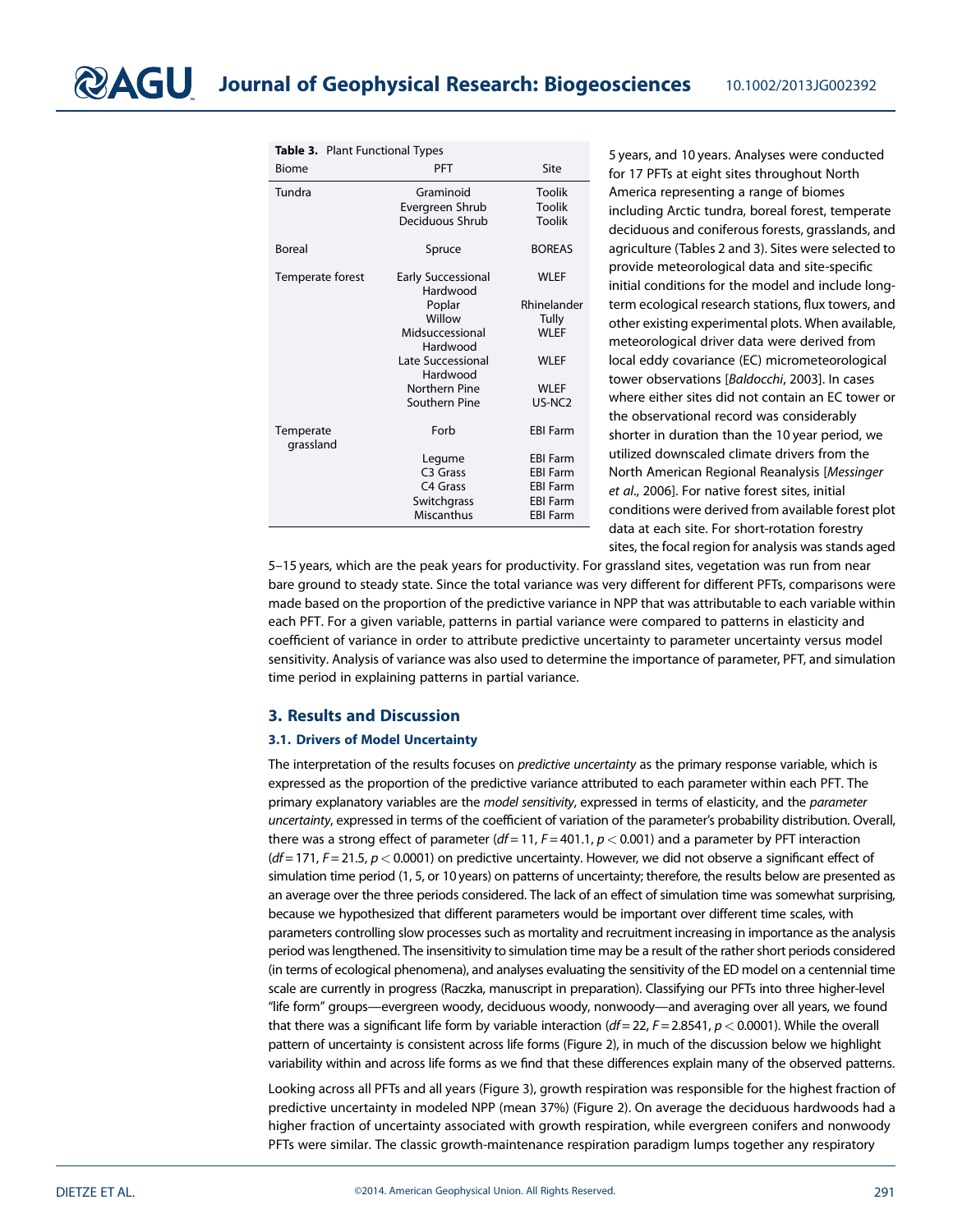|                      |                          |                                                   |                                                | Table 4. Model Parameter Posterior Distributions, Median, and 2 Sigma credible interval (Cl) (95.45%) |                             |                                                   |                                                      |                                      |                            |                                      |                               |                                                  |
|----------------------|--------------------------|---------------------------------------------------|------------------------------------------------|-------------------------------------------------------------------------------------------------------|-----------------------------|---------------------------------------------------|------------------------------------------------------|--------------------------------------|----------------------------|--------------------------------------|-------------------------------|--------------------------------------------------|
|                      | <b>Growth Resp</b>       | Leaf Resp                                         | Mortality                                      | Quantum Eff.                                                                                          | Root Resp                   | Turnover<br>Root                                  | Reproduction                                         | SLA                                  | Stomatal<br>Slope          | <b>/cmax</b>                         | <b>Nater Cond</b>             | <b>Real:</b>                                     |
| Gram.<br>Tundra      | (0.12, 0.65)<br>0.35     | $0.93$<br>$(0.51, 1.4)$                           | $\frac{20}{(1.6, 82)}$                         | .025, 0.12<br>0.071<br>$\circ$                                                                        | $7,4$<br>(3.7, 11)          | (0.018, 2.1)<br>0.19                              | $\begin{array}{c} 0.31 \\ 0.05, 0.72 \end{array}$    | (9.4, 11)                            | $\frac{5.8}{2.7}$ , 12)    | (35, 336)<br><b>901</b>              | $0.0044$<br>(1.1e-05, 1.7)    | $\frac{1.6}{(1.5, 1.7)}$                         |
| Tundra EG            | $0.35$<br>$(0.12, 0.65)$ | $\frac{3.3}{(2.7, 3.9)}$                          | $\frac{20}{(1.6, 80)}$                         | .026, 0.12<br>0.071<br>$\circ$                                                                        | (3.6, 18)<br>7.9            | $\begin{array}{c} 0.19 \\ 0.018, 2.1 \end{array}$ | 0.049, 0.72)<br>0.31                                 | $7.3$<br>(6.8, 7.7)                  | 5.8                        | (37, 123)                            | $0.0045$<br>$(0.002, 0.01)$   | $\frac{0.86}{(0.78, 0.95)}$                      |
| Decid<br>Tundra      | (0.12, 0.65)<br>0.35     | (2.4, 2.6)<br>2.5                                 | (1.6, 82)<br>20                                | .026, 0.12)<br>0.072<br>$\circ$                                                                       | (1.5, 19)<br>8.3            | $\begin{array}{c} 0.19 \\ 0.017, 2.2 \end{array}$ | (0.049, 0.73)<br>0.31                                | (13, 14)<br>$\frac{1}{2}$            | (2.7, 12)<br>5.8           | (35, 338)<br>109                     | $0.0045$<br>$(0.002, 0.01)$   | $\begin{array}{c} 4.1 \\ (3.8, 4.4) \end{array}$ |
| Spruce<br>Boreal     | (0.12, 0.65)<br>0.35     | $\frac{0.86}{(0.29, 1.8)}$                        | $\begin{array}{c} 20 \\ (1.6, 83) \end{array}$ | (0.039, 0.064)<br>0.051                                                                               | (1.9, 5.4)<br>3.7           | $\frac{0.68}{(0.073, 2)}$                         | (0.051, 0.73)<br>0.32                                | (8.2, 8.9)<br>8.6                    | (2.7, 12)<br>5.8           | (12, 27)<br>$\overline{6}$           | $(1.1e - 05, 1.9)$<br>0.0046  | (0.11, 5.7)<br>0.77                              |
| N. Pine              | (0.12, 0.65)<br>0.35     | $\begin{array}{c} 1.1 \\ (0.93, 1.3) \end{array}$ | (1.6, 81)<br>$\overline{20}$                   | (0.042, 0.073)<br>0.057                                                                               | (11, 12)<br>$\overline{c}$  | (0.074, 2)<br>0.68                                | (0.051, 0.72)<br>0.31                                | (8.5, 9.6)<br>$\circ$                | (2.7, 12)<br>5.8           | (60, 80)<br>$\overline{2}$           | $(1.1e-0.5, 1.9)$<br>0.0044   | (0.11, 5.7)<br>0.78                              |
| Early HW             | (0.12, 0.65)<br>0.35     | $\frac{1.7}{(1.7, 1.8)}$                          | $\frac{20}{(1.7, 82)}$                         | $\begin{array}{c} 0.057 \\ 0.055, 0.06) \end{array}$                                                  | (1.7, 4)<br>2.8             | (1.1, 1.5)<br>$\frac{1}{2}$                       | (0.049, 0.72)<br>0.31                                | (20, 20)<br>20                       | (5.3, 7)<br>$\overline{6}$ | (54, 58)<br>56                       | $(1.2e - 0.5, 1.8)$<br>0.0045 | (0.61, 0.66)<br>0.64                             |
| Willow               | (0.12, 0.65)<br>0.35     | $\frac{2.8}{(1.8, 3.8)}$                          | $\frac{20}{(1.7, 83)}$                         | $0.043$<br>(0.037, 0.048)                                                                             | (2, 13)<br>$\overline{6}$ . | (0.078, 2)<br>0.68                                | $\begin{array}{c} 0.31 \\ (0.049, 0.72) \end{array}$ | (16, 16)<br>$\frac{6}{2}$            | $6$<br>(3.7, 7.6)          | (46, 70)<br>58                       | (0.002, 0.01)<br>0.0045       | (3.7, 4.6)<br>4.2                                |
| Poplar               | (0.12, 0.65)<br>0.35     | $\frac{1.6}{(1.3, 1.9)}$                          | $\frac{20}{(1.7, 82)}$                         | $0.068$<br>$(0.066, 0.07)$                                                                            | $\frac{1.3}{(1.1, 1.5)}$    | $\frac{0.68}{(0.071, 2)}$                         | $0.24$<br>$(0.23, 0.24)$                             | $\frac{18}{(18, 19)}$                | (5.1, 6.7)<br>5.9          | (64, 75)<br>$\overline{\mathcal{L}}$ | $0.0045$<br>$(0.002, 0.01)$   | $\frac{1.2}{(0.37, 4.1)}$                        |
| Mid HW               | $0.35$<br>$(0.12, 0.65)$ | (0.61, 0.78)<br>0.69                              | $\frac{20}{(1.6, 82)}$                         | $\begin{array}{c} 0.038 \\ 0.036, 0.04) \end{array}$                                                  | (4.5, 6)<br>5.3             | $0.68$<br>$(0.074, 2)$                            | $\begin{array}{c} 0.31 \\ 0.052, 0.73 \end{array}$   | (21, 22)<br>$\overline{21}$          | $\frac{5.8}{(2.7, 13)}$    | (46, 54)<br>50                       | $(1.1e - 05, 1.7)$<br>0.0042  | (0.94, 1.1)                                      |
| Late HW              | $0.35$<br>$(0.12, 0.66)$ | $2.4$<br>(2.4, 2.4)                               | $\frac{20}{(1.6, 81)}$                         | $0.045$<br>(0.042, 0.047)                                                                             | 5.4<br>(4.9, 6)             | $\frac{0.68}{(0.077, 2)}$                         | $\begin{array}{c} 0.31 \\ (0.051, 0.72) \end{array}$ | (17, 17)<br>$\overline{\phantom{a}}$ | $\frac{5.8}{(2.7, 12)}$    | (78, 84)<br>$\overline{8}$           | $0.0046$<br>(1.1e-05, 1.8)    | (0.9, 1.1)                                       |
| Forb                 | $0.27$<br>$(0.06, 0.6)$  | $\begin{array}{c} 1.3 \\ 0.84, 1.8 \end{array}$   | (1.6, 83)<br>$\overline{c}$                    | $0.064$<br>$(0.06, 0.067)$                                                                            | (2, 14)<br>6.1              | $\begin{array}{c} 0.53 \\ 0.072, 1.5 \end{array}$ | $\begin{array}{c} 0.13 \\ 0.11, 0.14 \end{array}$    | (12, 17)<br>$\frac{4}{3}$            | $\frac{14}{(14, 15)}$      | (79, 88)<br>83                       | $0.0045$<br>(1.2e-05, 1.8)    | $\frac{1.5}{(1.2, 1.7)}$                         |
| Legume               | $0.27$<br>$(0.06, 0.6)$  |                                                   | $\frac{20}{(1.5, 82)}$                         | $0.069$<br>$(0.063, 0.076)$                                                                           | $\frac{5.5}{(1.5, 10)}$     | $0.53$<br>$(0.065, 1.5)$                          | $\frac{0.3}{(0.23, 0.36)}$                           | $\frac{14}{(8.5, 20)}$               | $\frac{13}{(7.9, 23)}$     | (106, 129)<br>$\frac{18}{18}$        | $0.0046$<br>(1.1e-05, 1.9)    | $\frac{2.2}{(0.42, 12)}$                         |
| C <sub>3</sub> Grass | $0.27$<br>$(0.06, 0.6)$  | $(0.56, 2.2)$<br>$(0.56, 2.2)$<br>$(0.79, 1.3)$   | $\frac{20}{(1.6, 81)}$                         | $0.057$<br>$(0.042, 0.071)$                                                                           | $\frac{5.4}{(1.5, 10)}$     | $\frac{0.53}{(0.067, 1.5)}$                       | $0.32$<br>(0.052, 0.72)                              | $\frac{15}{(15, 16)}$                | $\frac{13}{(7.9, 22)}$     | 58<br>(44, 71)                       | $0.0045$<br>(1.1e-05, 1.7)    | $\frac{2.2}{(0.42, 12)}$                         |
| C4 Grass             | $0.27$<br>$(0.058, 0.6)$ | $\begin{array}{c} 1.9 \\ 0.52, 7.0 \end{array}$   | $\frac{20}{(1.5, 82)}$                         | $0.052$<br>$(0.048, 0.056)$                                                                           | (3.7, 6.7)<br>5.1           | $\frac{0.67}{(0.2, 1.1)}$                         | $\begin{array}{c} 0.31 \\ 0.051, 0.72 \end{array}$   | (22, 23)<br>23                       | (12, 12)<br>$\overline{c}$ | (19, 24)<br>$\overline{21}$          | $0.0045$<br>(1.1e-05, 1.8)    | $\frac{1.9}{(1.7, 2.1)}$                         |
| Switchgrass          | $0.27$<br>(0.058, 0.61)  | $\begin{array}{c} 1.9 \\ 0.52, 7.0 \end{array}$   | (1.6, 82)<br>20                                | $0.055$<br>(0.047, 0.066)                                                                             | (3.7, 6.7)<br>5.1           | $\frac{0.67}{(0.2, 1.1)}$                         | $\begin{array}{c} 0.31 \\ 0.05, 0.72 \end{array}$    | (16, 18)<br>$\overline{1}$           | (3.8, 4.3)<br>4.1          | (18, 31)<br>25                       | $(1.2e - 05, 1.8)$<br>0.0047  | $\frac{1.3}{(0.87, 1.8)}$                        |
| Miscanthus           | (0.058, 0.61)<br>0.27    | $\begin{array}{c} 1.9 \\ 0.52, 7.0 \end{array}$   | (1.5, 81)<br>20                                | (0.056, 0.067)<br>0.061                                                                               | $\frac{1.8}{(1.7, 2)}$      | $\begin{array}{c} 0.53 \\ 0.07, 1.5 \end{array}$  | 0.048, 0.72)<br>0.31                                 | (15, 16)<br>15                       | 1.3, 5.5)<br>3.4           | (24, 34)<br>29                       | $(1.1e - 05, 1.8)$<br>0.0045  | $2.2$<br>(0.4, 12)                               |
| S. Pine              | $0.45$<br>(0.16, 0.78)   | $\frac{1.5}{(1.4, 1.5)}$                          | $\frac{20}{(1.7, 82)}$                         | $0.033$<br>$(0.024, 0.042)$                                                                           | (12, 13)                    | 0.96, 1.2                                         | $\begin{array}{c} 0.31 \\ 0.051, 0.72 \end{array}$   | $\frac{8.3}{(7.9, 8.7)}$             | $\frac{5.8}{(2.7, 12)}$    | (63, 67)<br>65                       | $0.0045$<br>$(0.002, 0.01)$   | $\frac{1.8}{(1.6, 1.9)}$                         |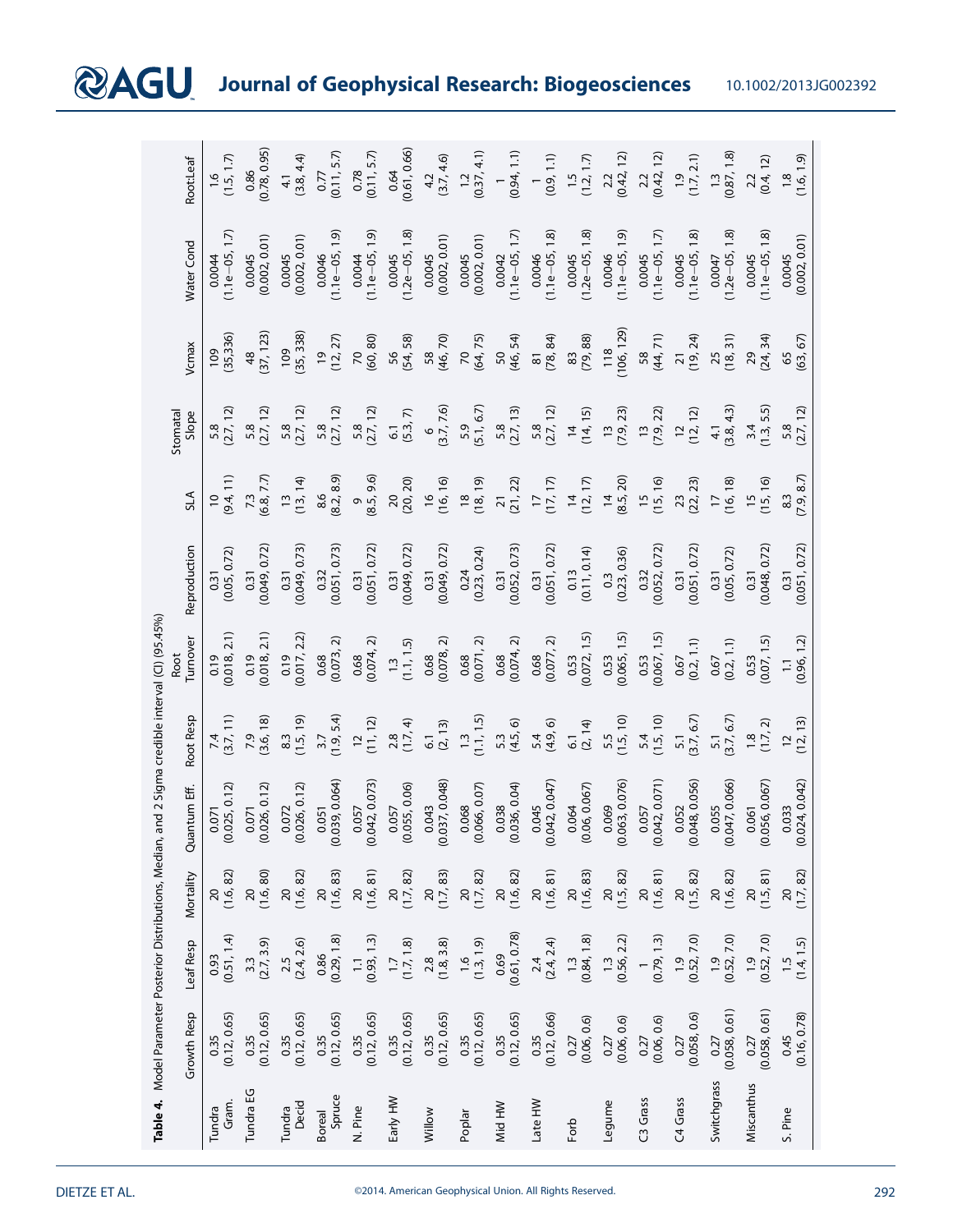

Figure 2. Overall pattern of partial variance by variable. (a) Boxplot of partial variances by variable across PFTs with the mean indicated by the vertical green bar. (b) Barplot of mean partial variances across evergreen, deciduous hardwood, and nonwoody life forms. Variability is dominated by growth respiration, but stomatal slope, water conductance, mortality, and quantum efficiency are also consistently important across life forms.

processes that are proportional to gross primary productivity into "growth" respiration and any process proportional to pool biomass into "maintenance" [Amthor, 2000; Cannell, 2000; Thornley, 2000]. Because of this, growth respiration is challenging to directly measure, so there were no direct estimates in our database and the priors were relatively broad. Therefore, the observed differences among PFTs in predictive uncertainty are primarily a reflection of differences in sensitivity since in all cases the variability in parameter uncertainty is just a reflection of the prior. Reducing parameter uncertainty in growth respiration is clearly a priority, but doing so is nontrivial because it reflects a latent, unobserved process. Because we can make direct observations on most other pools, processes, and parameters, growth respiration in essence absorbs much of the residual variability and helps close the carbon budget. Data assimilation offers a promising means to improve growth respiration estimates [Dietze et al., 2013], and we have employed this approach in the past [Davidson, 2012; Wang et al., 2013]. However, given that this parameter dominates predictive uncertainty across such a large scale, it is critical to ask whether there are additional direct constraints or different model formulations that can help ensure biological realism and explain variability in the process.

Growth respiration integrates a number of respiratory processes thought to be more closely tied to the amount of new assimilation than the size of existing biomass pools. There is some disagreement among researchers regarding which processes to include; nevertheless, all growth respiration calculations include the direct costs of biosynthesis (a.k.a. local growth) and many also include the energy required for nitrate reduction,  $N_2$  fixation, the uptake of N and other ions, and phloem loading [Amthor, 2000; Cannell, 2000; Thornley, 2000]. One approach that has been suggested is to model each of these terms individually, while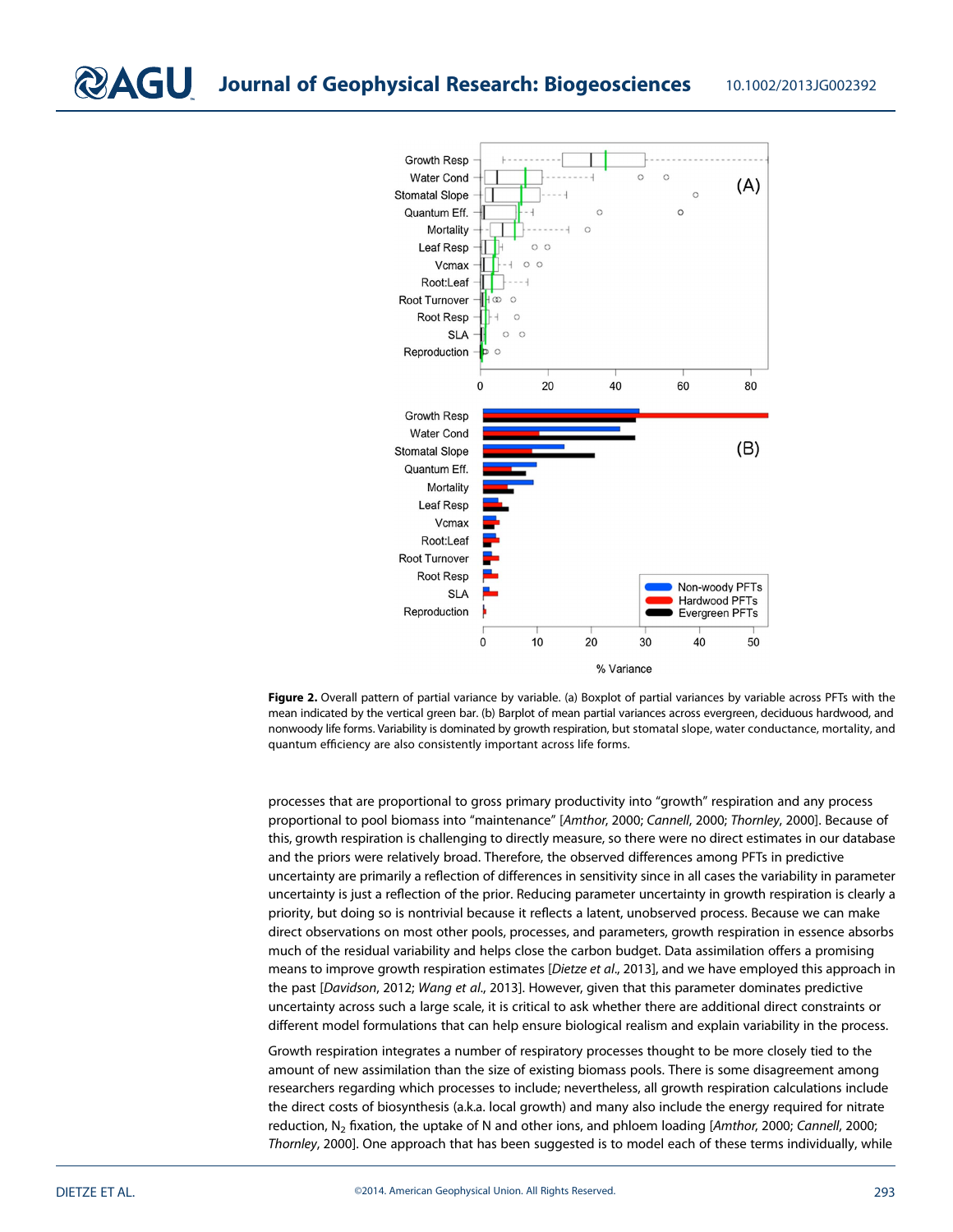**QAGU** Journal of Geophysical Research: Biogeosciences 10.1002/2013JG002392





also including a residual respiration term to represent factors not considered explicitly [Cannell, 2000]. The costs of biosynthesis can be estimated using the classic "pathway analysis" approach [Penning de Vries et al., 1974] of summing the carbon costs of synthesizing different macromolecules weighted by their fractional contribution to different tissue types. In this approach different constituents are typically grouped into larger classes, such as protein, carbohydrates, lipids, lignin, and organic acids. Even with such broad classes, and assuming a simple division of biomass into just leaves, stems, and roots, this approach proposes to reduce uncertainty by replacing a poorly constrained one-parameter model with an 18-parameter model: five growth efficiencies; a three-by-five matrix of composition (with one column being constrained to one minus the sum across each row), and a residual respiration term. For growth efficiency, there would still be variability associated with aggregating the construction costs of different compounds within each bin, as well as potential interspecific variability in biosynthesis, while for the composition, there would be interspecific and intraspecific variability within PFTs. However, except for the residual, each of these parameters would be observable, and the hope is that the overall variance would be lower. There are also positive side effects of this approach, such as improving allocation models by acknowledging that different pools have different costs to the plant. The challenge comes from the need to estimate the molecular composition, as these data are in short supply and current plant trait databases [Kattge et al., 2011] only cover a subset of compounds. The most common compositional data comprise total C and N content, with some data available on lignin, chlorophyll, and nonstructural carbohydrates. There is a need to enhance these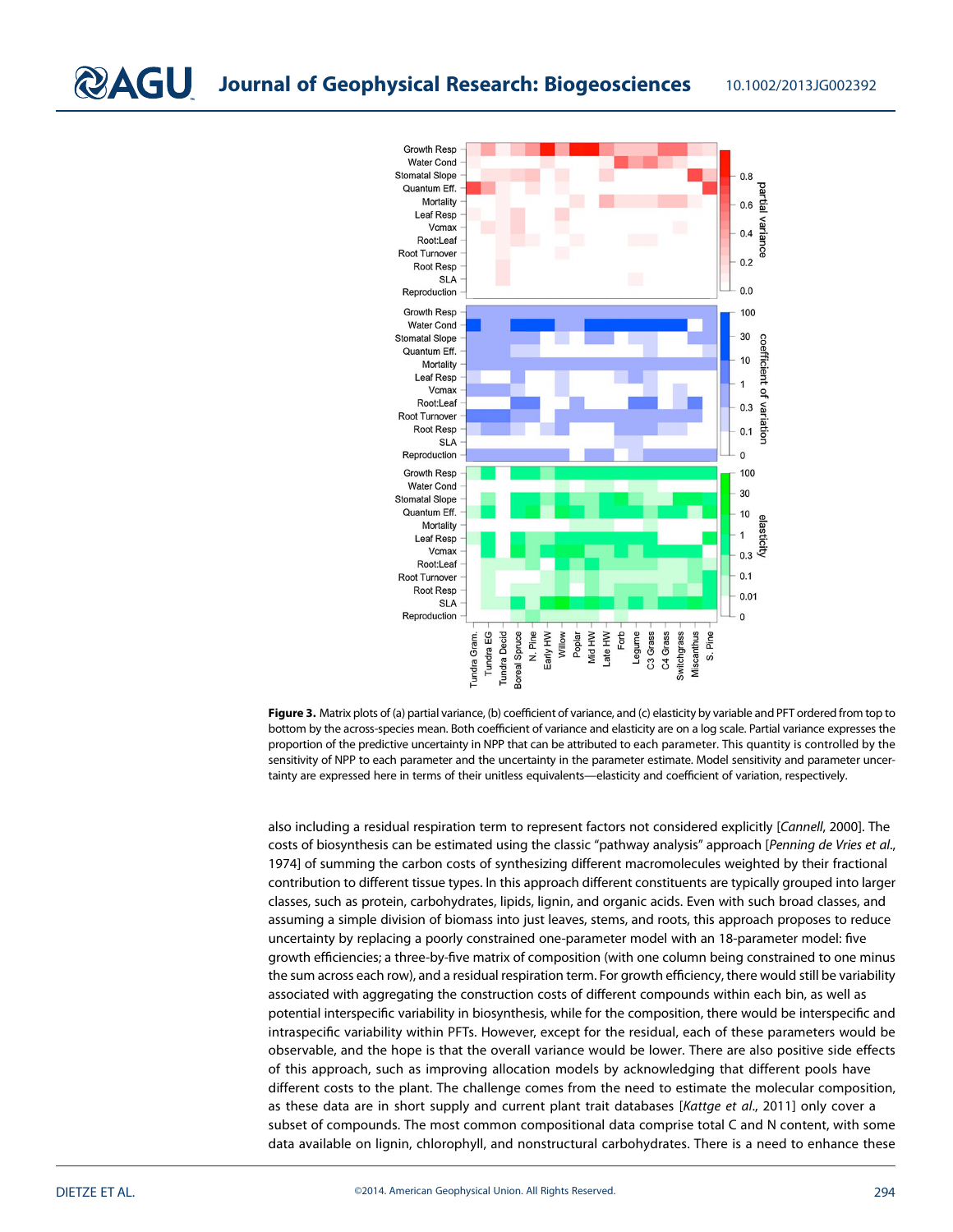databases on a global scale by pulling together existing compositional data for a broader suite of compounds and filling in databases with new measurements. In addition, remote sensing approaches can provide information on the spatial patterns of relevant foliar chemistry and morphological traits (e.g., C, N, SLA, lignin, chlorophyll, and foliar isotopic composition) that could be used to inform ecosystem models [Martin and Aber, 1997; Townsend et al., 2003; Kleinebecker et al., 2009; Ustin et al., 2009; Asner et al., 2011; Serbin et al., 2012]. One hope is that existing traits (C:N, SLA, wood density, etc.) will correlate with composition so that this partial but more abundant information, while insufficient to uniquely identify compositional "fingerprints", will provide an additional constraint to reduce uncertainties.

After growth respiration, there is a collection of four parameters (water conductance, stomatal slope, mortality rate coefficient, and quantum efficiency) that each contribute around 10% to model predictive uncertainty, with the exact rank depending upon life form and summary statistic (e.g., mean versus median). Based on medians, the mortality rate coefficient was the second most important parameter and was generally more highly ranked among nonwoody PFTs. The latter pattern is not surprising given the more rapid reproduction, high stem density, and higher stem turnover characteristic of grasslands. Across all PFTs, the differences in the importance of mortality are largely driven by variation in sensitivity. For long-lived woody vegetation, we expect the sensitivity to mortality to continue to increase over time, and preliminary results are consistent with this pattern (B. Raczka, unpublished data, 2014). This high sensitivity to mortality reflects the inclusion of demographic processes in the ED model. These processes are absent from many ecosystem models, which frequently represent mortality as an invariant flux to coarse woody debris [King et al., 1997; Thornton et al., 2002]. However, long-lived organisms are known to be particularly sensitive to mortality rate [Franco and Silvertown, 1996; Caswell, 2001] and there is a growing body of literature demonstrating large-scale variability in patterns of background mortality rate in response to climate, pollution, and competitive interactions [van Mantgem et al., 2009; Lines et al., 2010; Dietze and Moorcroft, 2011; Luo and Chen, 2011]. More dramatically, drought, insects, and pathogens can cause widespread plant mortality but are absent from most ecosystem models, where the most common forms of disturbance are fire and land use [Allen et al., 2010; Hicke et al., 2012]. Within the ED model, mortality is tied to carbon balance [Moorcroft et al., 2001; Fisher et al., 2010]. While there is debate about the relative importance of carbon versus hydraulic limitation in driving drought mortality, especially in more open and arid western temperate forests [McDowell and Sevanto, 2010; Sala et al., 2010; McDowell, 2011], the conceptual argument for the role of carbon limitation in competitive successional dynamics is strong [Dietze and Moorcroft, 2011]. However, mortality models are limited by both data and the need for a more detailed understanding of the mortality process. Constraining the link between carbon and background mortality rates is very challenging given the low mortality rates in long-lived plants, which limits the availability of observational data. More productive approaches are likely to include using data assimilation to link large-scale forest inventory data to survey data on nonstructural carbon reserves, as well as fine-scale ecophysiological experiments to better elucidate the underlying processes.

For stomatal slope [Leuning, 1995], among the evergreen PFTs, there is a clear trend in increasing partial variance from north to south that is driven by an increase in sensitivity, while for the deciduous PFTs, this gradient is less clear and variation is driven mostly by differences in parameter uncertainty. For most nonwoody PFTs, the partial variances attributed to stomatal slope were low. The exception to this pattern was the C4 perennial grass Miscanthus, which has the highest uncertainty among this group. Both patterns are consistent with our experience with switchgrass [LeBauer et al., 2013], where we found that stomatal slope was an important parameter but one that was well-constrained by a relatively small number of direct measurements. Thus, for conifers, where no measurements were available, we see the expected increase in sensitivity as both average photosynthetic rate and vapor pressure deficit increase from north to south. However, this pattern is overshadowed by patterns of data availability for all PFTs. Stomatal slope can be estimated from leaf-level gas exchange through stomatal response curves, but these curves are much more time consuming than standard A-Ci curves as stomata equilibrate at slower time scales than leaf biochemistry [Leakey et al., 2006]. Survey-style photosynthesis data can also be used to estimate stomatal slope, though with considerably higher noise, while traditional response curve data (e.g., A-Ci and A-Q) are liable to produce biased estimates [Leakey et al., 2006]. Unlike the other parameters we identify, there is a targeted synthesis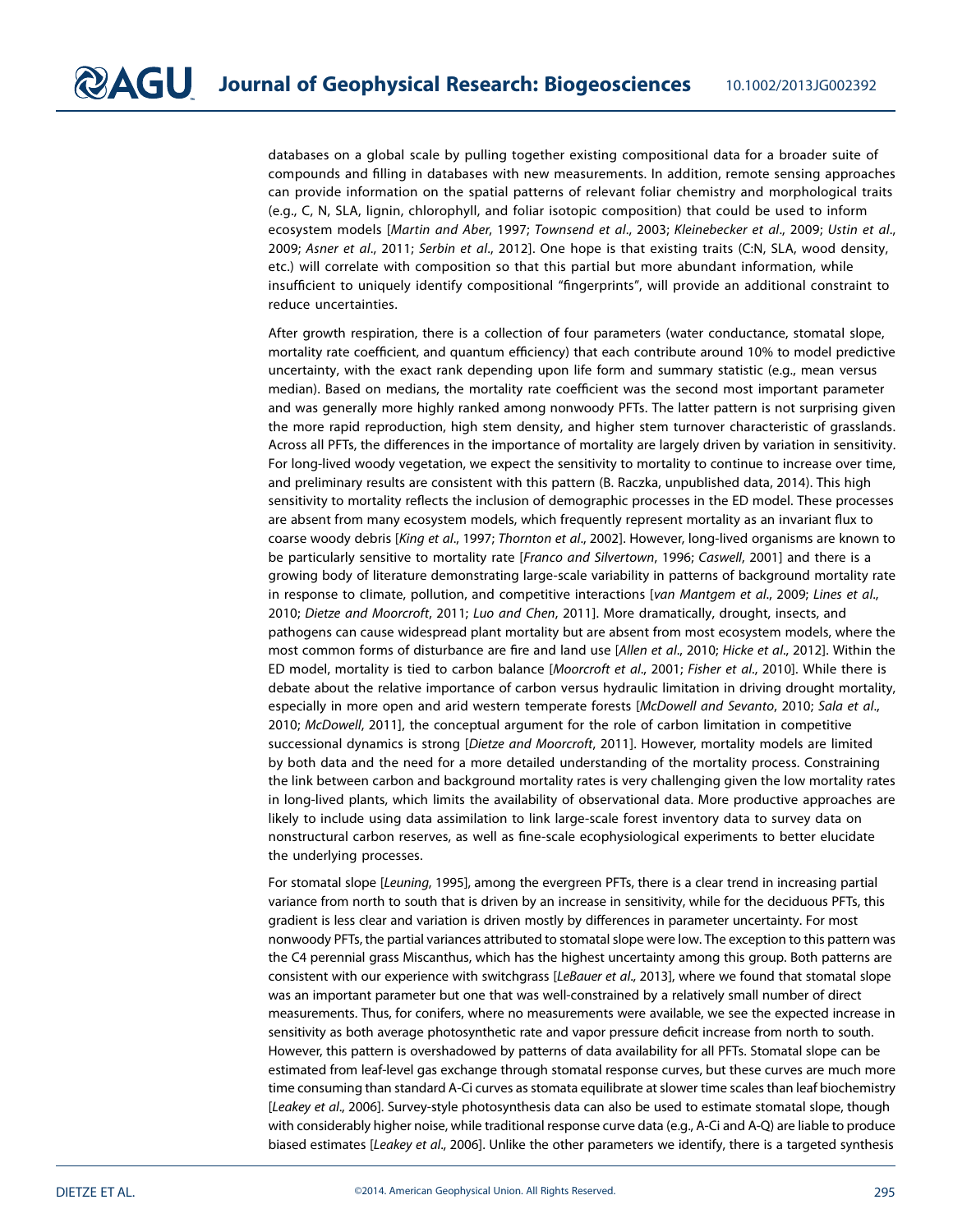project for stomatal slope (Stomatal Behaviour Synthesis Project,<http://bio.mq.edu.au/stomata/>), though it is still in its nascent phases and there remains a clear demand for new measurements on previously unmeasured species. There has also been a suite of targeted measurements on a dozen temperate deciduous species initiated based on an earlier version of this analysis (Wolz and Leakey, manuscript in preparation).

For water conductance, the proportion of variance is largest for temperate nonwoody vegetation, moderate for temperate woody, and lowest in the north regardless of growth form. Due to a lack of direct measurements, parameter uncertainty was generally high across PFTs. Sensitivity tended to be low but was higher for nonwoody vegetation, and differences in sensitivity explained the variability among nonwoody PFTs. Overall, the dominant role of parameter uncertainty over sensitivity in driving the importance of water conductance suggests that adding even a small amount of data constraint is likely to be effective in reducing predictive uncertainty.

Unlike the many other parameters, the formulation of how soil moisture limits transpiration and photosynthesis is more idiosyncratic across ecosystem models [De Kauwe et al., 2013]. Within ED, the water conductance term is not a directly measurable trait but rather is a rate parameter setting an upper bound on transpiration as a function of soil moisture and root biomass. This parameter can be estimated through the assimilation of eddy covariance carbon and water flux data, though the constraint is often weak [Medvigy et al., 2009]. A more direct approach would be to use sap-flux data [Oren et al., 1999; Ewers, 2002] to measure transpiration directly, though care must be taken in this approach due to stem storage and azimuthal inhomogeneities in sap flux. This approach to identifying water limitation would require a well-constrained estimate of the stomatal slope parameter in order to estimate transpiration in the absence of soil limitation, as well as direct measurements of soil moisture and any relevant covariates (e.g., fine root biomass). Finally, as with growth respiration, it is possible to develop a more mechanistic approach to the problem by modeling hydraulic conductivity and embolism risk explicitly based on water potential and a series of empirically measureable conductances along the path from the root to the leaf [Jackson et al., 2000; Bohrer et al., 2005; Sperry, 2011]. However, this approach substitutes the difficulty in parameterizing the soil moisture versus stomatal conductance relationship with the challenge of estimating the relationship between leaf water potential and stomatal closure, which is also not fully understood, and involves additional factors related to hormone signaling that are not captured by a hydraulic approach [Schroeder et al., 2001]. Still, taken together, the high partial variances associated with stomatal slope and water conductance suggest that our uncertainties surrounding water relations are more important for understanding and predicting carbon fluxes than the uncertainties surrounding most of the carbon fluxes themselves. This conclusion is consistent with a recent model-data synthesis at the Free Air  $CO<sub>2</sub>$ Enrichment (FACE) experiments that found considerable variation among models in the representation of stomatal conductance and soil moisture constraints on transpiration, which translated to substantial variability in predicted NPP and water use efficiency at high  $CO<sub>2</sub>$  [De Kauwe et al., 2013]. Similarly, climate change projections of a large-scale Amazonian dieback [Cox et al., 2004; Huntingford et al., 2008] have been attributed to stomatal and soil-moisture controls on transpiration [Harper et al., 2010].

Quantum efficiency, which is the primary driver of photosynthetic rates at low light levels, was found to have relatively high partial variance at high latitudes regardless of life form. Somewhat counterintuitively, the primary driver of this pattern was not reduced light availability and shorter growing season at high latitudes but rather the consistently higher parameter uncertainty due to limited data. Fortunately, data constraint is straightforward based on leaf-level gas exchange measurements of light response curves [Bernacchi et al., 2013], so future data-collection efforts could easily reduce uncertainty in modeled high-latitude NPP.

Counter to our hypotheses, other parameters associated with photosynthesis and maintenance respiration, such as  $V_{\rm c,max}$  and SLA, were not identified among the most important contributors to model uncertainty. However, this result remains compatible with prior research suggesting these processes are the primary controls on NPP [White et al., 2000]. These parameters did show high sensitivity, but with few exceptions, had comparatively low uncertainty due to the availability of trait data. Leaf respiration and  $V_{c,max}$  tended to be more important at high latitude, while the pattern of importance for root:leaf ratio was driven by parameter uncertainty. Finally, uncertainty for the tundra deciduous PFT was more evenly distributed among parameter than for most other PFTs. This PFT also displayed the lowest productivity across all PFTs considered in this study, with many parameter combinations leading to local extinction.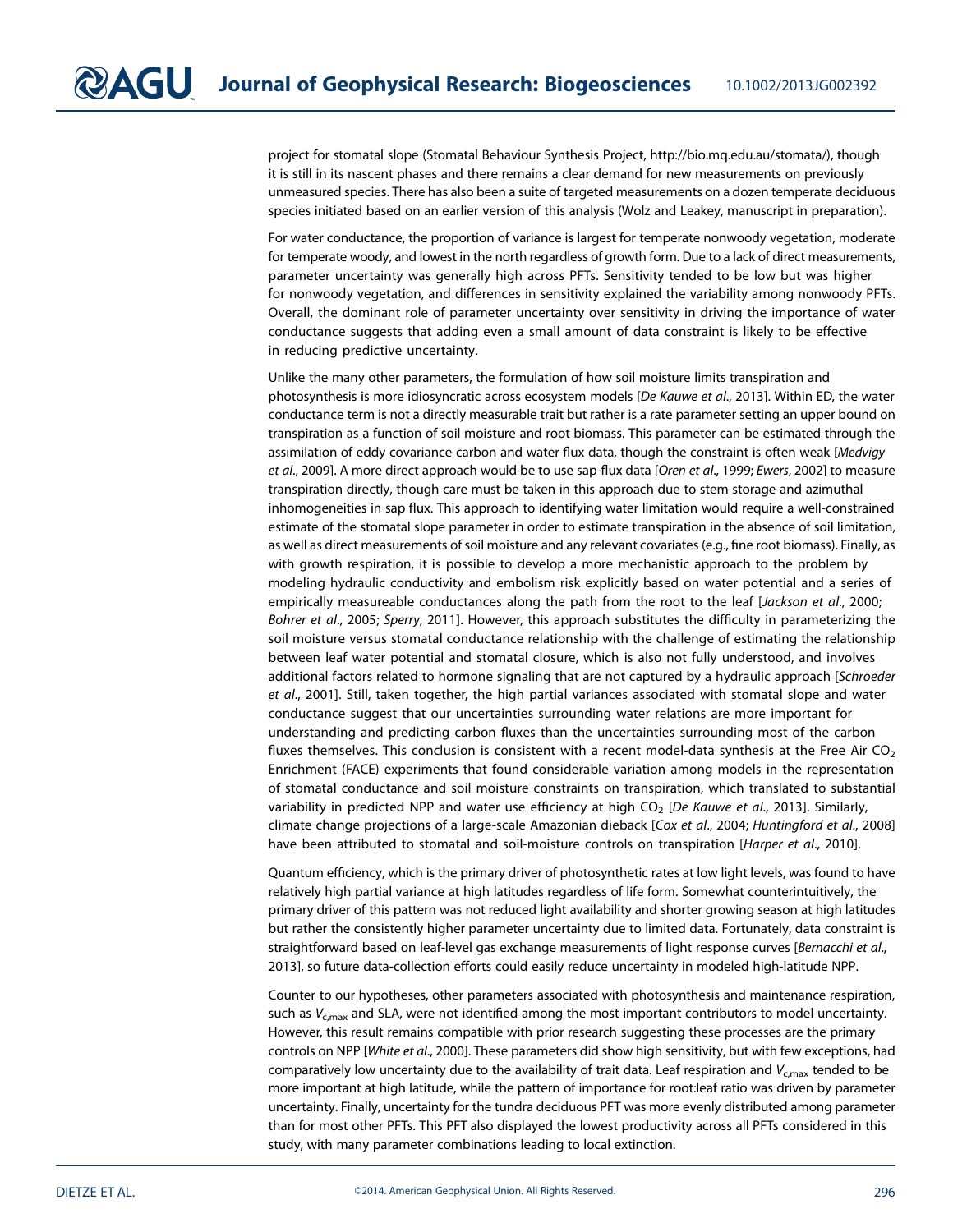#### 3.2. Model-Data Feedbacks

These analyses were facilitated by the use of the open-source PEcAn framework, which enabled a group of researchers to collectively produce a synthetic analysis that integrated projects focused on subsets of PFTs within a more limited geographic range. Working within a common and accessible software system made it easier to perform analyses that were reproducible and directly comparable. While this analysis focused on the Ecosystem Demography model, there are other ecosystem models coupled to the PEcAn framework, and adding new models is relatively straightforward given the modular design of the system. This design opens the door to employing systems like PEcAn in multimodel syntheses and model-data comparison activities [Schwalm et al., 2010; Dietze et al., 2011], which have traditionally suffered from difficulties in partitioning model uncertainties. For example, within most model intercomparisons, it is challenging to separate parameter uncertainties from model structural uncertainties, though the stated goals of such projects are often to assess just the latter. Extending our analysis to a multimodel context would be very informative, as it would clarify which data needs are common across models and which are unique to specific model structures. Through the PEcAn framework, we can more easily involve a larger community effort to address these issues.

Likewise, while we succeeded in assessing uncertainty across a broad geographic scale, including a wide range of biomes and PFTs, there were also biomes that were absent from our analyses. Ongoing research by our team does not currently include work in tropical, arid, or semi-arid systems. Because of this, there are insufficient data in our trait database for these regions, as the underlying literature synthesis required to construct parameter distributions represents many years of research effort. However, as noted in section 1, it is these distributions that are necessary to move from a sensitivity analysis to a more informative uncertainty analysis. Conducting uncertainty analyses without the literature synthesis could easily suggest that research effort be mistakenly prioritized toward variables that are actually well known. Had we relied on sensitivity alone in the above analysis, we would have mistakenly focused on SLA, the variable with the highest mean elasticity, and concluded that quantum efficiency, with the second highest elasticity, should be prioritize at all sites, not just the northern ones. We also would have ignored water conductance and mortality, which have low elasticities but high uncertainties.

The preceding analysis focused specifically on the NPP response to ecophysiological and demographic parameters, but similar analyses could be easily extended to parameters controlling biogeochemistry, radiative transfer, and land surface biophysics, and to additional response variables related to community structure and composition and the overall fluxes of carbon, water, and energy. These analyses would likely identify additional parameters that are important to specific model outputs as well as parameters that are important across multiple outputs. For example, in applying PEcAn to the tundra, we found that similar, but not identical, sets of parameters were important for simulating diameter growth, aboveground biomass, and net ecosystem exchange [Davidson, 2012]. Similarly, it would be useful to extend these analyses to consider uncertainties associated with initial conditions and model drivers. The advantage of the PEcAn framework is that for a given output, these uncertainty analyses could all be done coherently so as to allow the direct comparison of the uncertainties between different processes, such as simultaneously comparing the importance of initial conditions, drivers, and parameters across different submodels.

#### 4. Conclusions

Our goal was to quantitatively assess the uncertainties in a sophisticated terrestrial biosphere model for a wide range of biomes and plant functional types (PFTs) across North America, in order to identify parameters and processes most in need of further data constraint. We used PEcAn to assess the uncertainty in NPP predictions by the ED model for a dozen variables in 17 PFTs across four major biomes and found that the overall uncertainty was dominated by five parameters. Growth respiration was consistently the largest source of uncertainty. To address this issue, we advocate the extension of plant trait databases to include more detailed information on tissue chemistry in order to better facilitate the application of the classic "pathway analysis" approach [Penning de Vries et al., 1974] across biomes. The relationship between mortality and carbon balance was consistently important across both temperate trees and nonwoody vegetation. The dynamics of nonstructural carbon in general, and its causal connection to mortality in particular, are actively debated in the literature [Dietze et al., 2014], and thus, the importance of this relationship highlights the need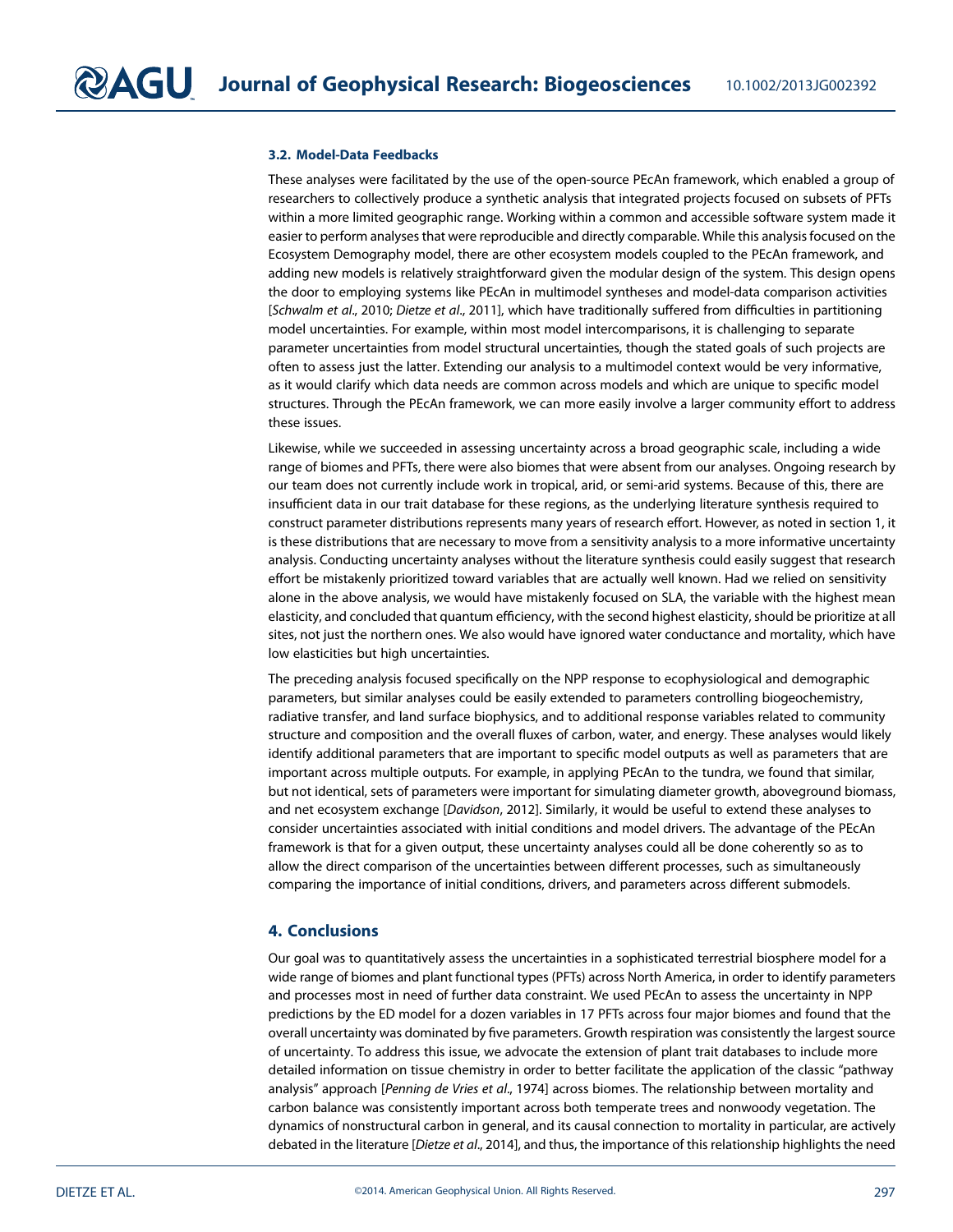for both mechanistic physiological experiments and large-scale observational studies in this area. The importance of both stomatal slope and water conductance highlights the close connection between the carbon and water cycles and the need for a better understanding of plant water regulation even across non-arid vegetation types. The importance of stomatal slope generally increased when moving from north to south, but the overall pattern was most responsive to differences in the availability of data. The importance of quantum efficiency at high latitudes was found to be driven primarily by parameter uncertainty, which highlights the need for basic leaf-level gas exchange research in these understudied systems.  $V_{c,max}$  and SLA, despite being highly sensitive in this and other models, were notably absent due to strong data constraints. Further work is required to extend these analyses to tropical and arid biomes, additional models, processes, and response variables, and to assess uncertainties in initial conditions and model drivers in the same framework as parameter uncertainty. Finally, uncertainty analysis is only one component of model assessment, and parameter error is only one source of model error, and additional work is needed to assess structural errors and partition process variability. Nonetheless, this study identifies key areas of uncertainty in our understanding of plant ecology and physiology and finds consistent patterns to these uncertainties that reflect latitudinal gradients in both model sensitivity and data availability.

#### Acknowledgments

This work was supported by the Energy Biosciences Institute, NSF grants ARC 1023477 and ABI 1062547 to the University of Illinois Urbana-Champaign and ABI 1062204 to the University of Wisconsin Madison.

#### References

- Allen, C. D., A. K. Macalady, H. Chenchouni, D. Bachelet, N. McDowell, M. Vennetier, T. Kitzberger, A. Rigling, D. D. Breshears, and E. H. (Ted) Hogg (2010), A global overview of drought and heat-induced tree mortality reveals emerging climate change risks for forests, For. Ecol. Manage., 259(4), 660–684, doi[:10.1016/j.foreco.2009.09.001.](http://dx.doi.org/10.1016/j.foreco.2009.09.001)
- Amthor, J. (2000), The McCree–de Wit–Penning de Vries–Thornley respiration paradigms: 30 years later, Ann. Bot., 86(1), 1–20, doi[:10.1006/](http://dx.doi.org/10.1006/anbo.2000.1175) [anbo.2000.1175.](http://dx.doi.org/10.1006/anbo.2000.1175)
- Asner, G. P., R. E. Martin, D. E. Knapp, R. Tupayachi, C. Anderson, L. Carranza, P. Martinez, M. Houcheime, F. Sinca, and P. Weiss (2011),

Spectroscopy of canopy chemicals in humid tropical forests, Remote Sens. Environ., 115(12), 3587–3598, doi[:10.1016/j.rse.2011.08.020.](http://dx.doi.org/10.1016/j.rse.2011.08.020) Baldocchi, D. D. (2003), Assessing the eddy covariance technique for evaluating carbon dioxide exchange rates of ecosystems: Past, present and future, Global Change Biol., 9, 479–492.

Bernacchi, C. J., J. E. Bagley, S. P. Serbin, U. M. Ruiz-Vera, D. M. Rosenthal, and A. Vanloocke (2013), Modelling C3 photosynthesis from the chloroplast to the ecosystem., Plant. Cell Environ., 36(9), 1641–1657, doi:[10.1111/pce.12118.](http://dx.doi.org/10.1111/pce.12118)

Bohrer, G., H. Mourad, T. a. Laursen, D. Drewry, R. Avissar, D. Poggi, R. Oren, and G. G. Katul (2005), Finite element tree crown hydrodynamics model (FETCH) using porous media flow within branching elements: A new representation of tree hydrodynamics, Water Resour. Res., 41(11), 1–17, doi:[10.1029/2005WR004181.](http://dx.doi.org/10.1029/2005WR004181)

Bolker, B., S. Pacala, and W. P. Jr (1998), Linear Analysis of soil decomposition: Insights from the CENTURY model, Ecol. Appl., 8(2), 425–439, doi[:10.1890/1051-0761\(1998\)008\[0425:LAOSDI\]2.0.CO;2.](http://dx.doi.org/10.1890/1051‐0761(1997)007%5B0431:HSRRSO%5D2.0.CO)

Cannell, M. (2000), Modelling the components of plant respiration: Some guiding principles, Ann. Bot., 85(1), 45–54, doi:[10.1006/anbo.1999.0996](http://dx.doi.org/10.1006/anbo.1999.0996). Cariboni, J., D. Gatelli, R. Liska, and a. Saltelli (2007), The role of sensitivity analysis in ecological modelling, Ecol. Modell., 203(1-2), 167-182, doi:[10.1016/](http://dx.doi.org/10.1016/j.ecolmodel.2005.10.045) [j.ecolmodel.2005.10.045](http://dx.doi.org/10.1016/j.ecolmodel.2005.10.045).

Caswell, H. (2001), Matrix Population Models, 2nd ed., Sinauer Associates, Sunderland, MA.

Cleveland, C. C., et al. (2011), Relationships among net primary productivity, nutrients and climate in tropical rain forest: a pan-tropical analysis., Ecol. Lett., 14(9), 939–947, doi:[10.1111/j.1461-0248.2011.01658.x](http://dx.doi.org/10.1111/j.1461‐0248.2011.01658.x).

Collatz, G., M. Ribas-Carbo, and J. A. Berry (1992), Coupled photosynthesis-stomatal conductance model for leaves of C4 plants, Aust. J. Plant Physiol., 19(5), 519, doi[:10.1071/PP9920519.](http://dx.doi.org/10.1071/PP9920519)

Cox, P. M., R. a. Betts, M. Collins, P. P. Harris, C. Huntingford, and C. D. Jones (2004), Amazonian forest dieback under climatecarbon cycle projections for the 21st century, Theor. Appl. Climatol., 78(1-3), 137–156, doi:[10.1007/s00704-004-0049-4](http://dx.doi.org/10.1007/s00704‐004‐0049‐4).

Davidson, C. D. (2012), The Modeled Effects of Fire on Carbon Balance and Vegetation Abundance in Alaskan Tundra, 163 pp., University of Illinois, Urbana-Champaign.

De Kauwe, M. G., et al. (2013), Forest water use and water use efficiency at elevated CO2: A model-data intercomparison at two contrasting temperate forest FACE sites, Global Change Biol., 19, 1759–1779, doi[:10.1111/gcb.12164.](http://dx.doi.org/10.1111/gcb.12164)

Dietze, M. C., and P. R. Moorcroft (2011), Tree mortality in the eastern and central United States: Patterns and drivers, Glob. Chang. Biol., 17(11), 3312–3326, doi:[10.1111/j.1365-2486.2011.02477.x.](http://dx.doi.org/10.1111/j.1365‐2486.2011.02477.x)

Dietze, M. C., A. Sala, M. S. Carbone, C. I. Czimczik, J. A. Mantooth, A. D. Richardson, and R. Vargas (2014), Nonstructural carbon in woody plants., Annu. Rev. Plant Biol., 65, 1–21, doi:[10.1146/annurev-arplant-050213-040054.](http://dx.doi.org/10.1146/annurev‐arplant‐050213‐040054)

Dietze, M. C., D. S. LeBauer, and R. Kooper (2013), On improving the communication between models and data, Plant Cell Environ., 36(9), 1575–1585, doi:[10.1111/pce.12043.](http://dx.doi.org/10.1111/pce.12043)

Dietze, M., et al. (2011), Characterizing the performance of ecosystem models across time scales: A spectral analysis of the North American Carbon Program site-level synthesis, J. Geophys. Res., 116, G04029, doi:[10.1029/2011JG001661.](http://dx.doi.org/10.1029/2011JG001661)

Ewers, B. E. (2002), Tree species effects on stand transpiration in northern Wisconsin, Water Resour. Res., 38(7), 1103, doi[:10.1029/2001WR000830](http://dx.doi.org/10.1029/2001WR000830). Farquhar, G., S. Caemmerer, and J. A. Berry (1980), A biochemical model of photosynthetic CO<sub>2</sub> assimilation in leaves of C<sub>3</sub> species, Planta, 149(1), 78–90.

Fisher, R., N. McDowell, D. Purves, P. Moorcroft, S. Sitch, P. Cox, C. Huntingford, P. Meir, and F. Ian Woodward (2010), Assessing uncertainties in a second-generation dynamic vegetation model caused by ecological scale limitations., New Phytol., 666–681, doi:[10.1111/j.1469-](http://dx.doi.org/10.1111/j.1469‐8137.2010.03340.x) [8137.2010.03340.x](http://dx.doi.org/10.1111/j.1469‐8137.2010.03340.x).

Franco, M., and J. Silvertown (1996), Life history variation in plants: An exploration of the fast-slow continuum hypothesis, Philos. Trans. R. Soc. B Biol. Sci., 351(1345), 1341–1348, doi:[10.1098/rstb.1996.0117.](http://dx.doi.org/10.1098/rstb.1996.0117)

Harper, A. B., A. S. Denning, I. T. Baker, M. D. Branson, L. Prihodko, and D. a. Randall (2010), Role of deep soil moisture in modulating climate in the Amazon rainforest, Geophys. Res. Lett., 37, L05802, doi:[10.1029/2009GL042302.](http://dx.doi.org/10.1029/2009GL042302)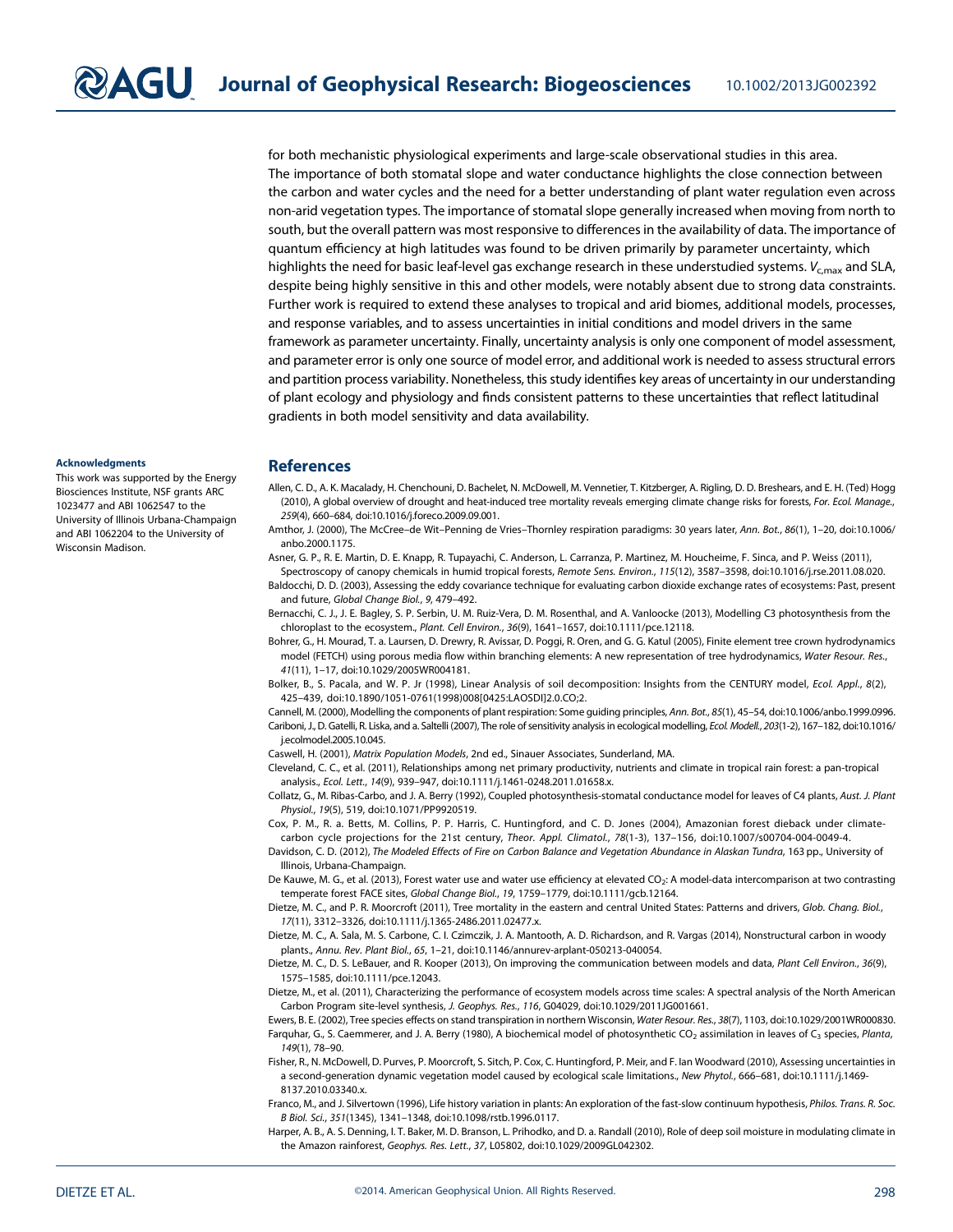Hicke, J. A., et al. (2012), Effects of biotic disturbances on forest carbon cycling in the United States and Canada, Glob. Chang. Biol., 18, 7–34, doi[:10.1111/j.1365-2486.2011.02543.x.](http://dx.doi.org/10.1111/j.1365‐2486.2011.02543.x)

Hilborn, R., and M. Mangel (1997), The Ecological Detective: Confronting Models With Data, 1st ed., Princeton University Press, Princeton, NJ. Huntingford, C., et al. (2008), Towards quantifying uncertainty in predictions of Amazon "dieback"., Philos. Trans. R. Soc. Lond. B. Biol. Sci., 363(1498), 1857–1864, doi[:10.1098/rstb.2007.0028](http://dx.doi.org/10.1098/rstb.2007.0028).

Jackson, R. B., J. S. Sperry, and T. E. Dawson (2000), Root water uptake and transport: using physiological processes in global predictions, Trends Plant Sci., 5(11), 482–488.

Kattge, J., et al. (2011), TRY—A global database of plant traits, Glob. Chang. Biol., 17(9), 2905–2935, doi:[10.1111/j.1365-2486.2011.02451.x](http://dx.doi.org/10.1111/j.1365‐2486.2011.02451.x).

- Keenan, T. F., E. Davidson, A. Moffat, W. Munger, and A. D. Richardson (2012), Using model-data fusion to interpret past trends, and quantify uncertainties in future projections, of terrestrial ecosystem carbon cycling, Glob. Chang. Biol., 18, 2555-2569, doi[:10.1111/j.1365-](http://dx.doi.org/10.1111/j.1365‐2486.2012.02684.x) [2486.2012.02684.x.](http://dx.doi.org/10.1111/j.1365‐2486.2012.02684.x)
- King, A. W., W. M. Post, and S. D. Wullschleger (1997), The potential response of terrestrial carbon storage to changes in climate and atmospheric  $CO<sub>2</sub>$ , Clim. Change, 35, 199-227.
- Kleinebecker, T., S. R. Schmidt, C. Fritz, A. J. P. Smolders, and N. Hölzel (2009), Prediction of delta(13)C and delta(15)N in plant tissues with near-infrared reflectance spectroscopy., New Phytol., 184(3), 732–739, doi:[10.1111/j.1469-8137.2009.02995.x](http://dx.doi.org/10.1111/j.1469‐8137.2009.02995.x).

Koricheva, J., J. Gurevitch, and K. Mengersen (2013), Handbook of Meta-analysis in Ecology and Evolution, Princeton Univ. Press, Princeton, NJ.

Leakey, A. D. B., C. J. Bernacchi, D. R. Ort, and S. P. Long (2006), Long-term growth of soybean at elevated [CO2] does not cause acclimation of stomatal conductance under fully open-air conditions., Plant. Cell Environ., 29(9), 1794–1800, doi:10.1111/i.1365-3040.2006.01556.x.

LeBauer, D. S., D. Wang, K. T. Richter, C. C. Davidson, and M. C. Dietze (2013), Facilitating feedbacks between field measurements and ecosystem models, Ecol. Monogr., 83(2), 133–154.

Leuning, R. (1995), A critical appraisal of a combined stomatal-photosynthesis model for C3 plants, Plant, Cell Environ., 18(4), 339–355, doi[:10.1111/j.1365-3040.1995.tb00370.x](http://dx.doi.org/10.1111/j.1365‐3040.1995.tb00370.x).

Lines, E. R., D. a Coomes, and D. W. Purves (2010), Influences of forest structure, climate and species composition on tree mortality across the eastern US., PLoS One, 5(10), e13212, doi:[10.1371/journal.pone.0013212](http://dx.doi.org/10.1371/journal.pone.0013212).

Luo, Y., and H. Y. H. Chen (2011), Competition, species interaction and ageing control tree mortality in boreal forests, J. Ecol., 99(6), 1470–1480, doi[:10.1111/j.1365-2745.2011.01882.x.](http://dx.doi.org/10.1111/j.1365‐2745.2011.01882.x)

Luyssaert, S., et al. (2007), CO<sub>2</sub> balance of boreal, temperate, and tropical forests derived from a global database, Glob. Chang. Biol., 13(12), 2509–2537, doi:[10.1111/j.1365-2486.2007.01439.x](http://dx.doi.org/10.1111/j.1365‐2486.2007.01439.x).

Martin, M., and J. Aber (1997), High spectral resolution remote sensing of forest canopy lignin, nitrogen, and ecosystem processes, Ecol. Appl., 7(2), 431–443, doi:[10.1890/1051-0761\(1997\)007%5B0431:HSRRSO%5D2.0.CO](http://dx.doi.org/10.1890/1051‐0761(1997)007%5B0431:HSRRSO%5D2.0.CO).

McDowell, N. G. (2011), Mechanisms linking drought, hydraulics, carbon metabolism, and vegetation mortality., Plant Physiol., 155(3), 1051–1059, doi:[10.1104/pp.110.170704.](http://dx.doi.org/10.1104/pp.110.170704)

McDowell, N. G., and S. Sevanto (2010), The mechanisms of carbon starvation: how, when, or does it even occur at all?, New Phytol., 186(2), 264–266, doi:[10.1111/j.1469-8137.2010.03232.x](http://dx.doi.org/10.1111/j.1469‐8137.2010.03232.x).

McMahon, S. M., M. C. Dietze, M. H. Hersh, E. V. Moran, and J. S. Clark (2009), A predictive framework to understand forest responses to global change, Year Ecol. Conserv. Biol., 1162, 221–236, doi:[10.1111/j.1749-6632.2009.04495.x](http://dx.doi.org/10.1111/j.1749‐6632.2009.04495.x).

Medlyn, B., A. Robinson, R. Clement, and R. E. McMurtie (2005), On the validation of models of forest CO<sub>2</sub> exchange using eddy covariance data: some perils and pitfalls, Tree Physiol., 25, 839–857. [online] Available from: [http://treephys.oxfordjournals.org/content/25/7/839.short](http://dx.doi.org/10.1111/j.1469‐8137.2009.03167.x) (Accessed 22 August 2013).

Medvigy, D. M., S. C. Wofsy, J. W. Munger, D. Y. Hollinger, and P. R. Moorcroft (2009), Mechanistic scaling of ecosystem function and dynamics in space and time: Ecosystem Demography model version 2, J. Geophys. Res., 114, G01002, doi:[10.1029/2008JG000812.](http://dx.doi.org/10.1029/2008JG000812)

Messinger, F., G. Dimego, E. Kalnay, K. Mitchell, and P. C. Shafran. (2006), North American Regional Reanalysis, Bull. Am. Meteorol. Soc., 87, 343. Moorcroft, P. R., G. C. Hurtt, and S. W. Pacala (2001), A method for scaling vegetation dynamics: The Ecosystem Demography model (ED), Ecol. Monogr., 71(4), 557–586, doi[:10.1890/0012-9615\(2001\)071\[0557:AMFSVD\]2.0.CO;2.](http://dx.doi.org/10.1890/0012‐9615(2001)071[0557:AMFSVD]2.0.CO;2)

Oren, R., J. S. Sperry, G. G. Katul, D. E. Pataki, B. E. Ewers, N. Phillips, and K. V. R. Schäfer (1999), Survey and synthesis of intra- and interspecific variation in stomatal sensitivity to vapour pressure deficit, Plant Cell Environ., 22, 1515-1526.

Pacala, S. W., C. D. Canham, J. Saponara, J. A. Silander Jr, R. K. Kobe, and E. Ribbens (1996), Forest models defined by field measurements: Estimation, error analysis and dynamics, Ecol. Monogr., 66(1), 1–43.

Penning de Vries, F., A. Brunsting, and H. Van Laar (1974), Products, requirements and efficiency of biosynthesis: A quantitative approach, J. Theor. Biol., 45, 339–377.

Sala, A., F. Piper, and G. Hoch (2010), Physiological mechanisms of drought-induced tree mortality are far from being resolved., New Phytol., 186(2), 274–81, doi:[10.1111/j.1469-8137.2009.03167.x.](http://dx.doi.org/10.1111/j.1469‐8137.2009.03167.x)

Saltelli, A., M. Ratto, T. Andres, F. Campolongo, J. Cariboni, D. Gatelli, M. Saisana, and S. Tarantola (2008), Global Sensitivity Analysis. The Primer, 1st ed., John Wiley ,West Sussex, England.

Schroeder, J., J. Kwak, and G. Allen (2001), Guard cell abscisic acid signalling and engineering drought hardiness in plants, Nature, 410, 327–330. [online] Available from:<http://www.nature.com/nature/journal/v410/n6826/abs/410327a0.html> (Accessed 21 May 2013).

Schwalm, C. R., et al. (2010), A model-data intercomparison of CO<sub>2</sub> exchange across North America: Results from the North American Carbon Program site synthesis, J. Geophys. Res., 115, doi[:10.1029/2009JG001229](http://dx.doi.org/10.1029/2009JG001229).

Scurlock, J., W. Cramer, R. Olson, W. J. Parton, and S. Prince (1999), Terrestrial NPP: Toward a consistent data set for global model evaluation, Ecol. Appl., 9(3), 913–919, doi:[10.1890/1051-0761\(1999\)009%5B0913:TNTACD%5D2.0.CO.](http://dx.doi.org/10.1890/1051‐0761(1999)009%5B0913:TNTACD%5D2.0.CO)

Serbin, S. P., D. N. Dillaway, E. L. Kruger, and P. a Townsend (2012), Leaf optical properties reflect variation in photosynthetic metabolism and its sensitivity to temperature., J. Exp. Bot., 63(1), 489–502, doi:[10.1093/jxb/err294](http://dx.doi.org/10.1093/jxb/err294).

Sperry, J. (2011), Hydraulics of vascular water transport, in Mechanical Integration of Plant Cells and Plants, pp. 303-327, Springer Berlin Heidelberg, doi:[10.1007/978-3-642-19091-9\\_12.](http://dx.doi.org/10.1007/978‐3‐642‐19091‐9_12)

Thornley, J. (2000), Modelling the components of plant respiration: Representation and realism, Ann. Bot., 85(1), 55–67, doi[:10.1006/](http://dx.doi.org/10.1006/anbo.1999.0997) [anbo.1999.0997.](http://dx.doi.org/10.1006/anbo.1999.0997)

Thornton, P. E., et al. (2002), Modeling and measuring the effects of disturbance history and climate on carbon and water budgets in evergreen needleleaf forests, Agric. For. Meteorol., 113(1-4), 185–222. [online] Available from: [http://linkinghub.elsevier.com/retrieve/pii/](http://linkinghub.elsevier.com/retrieve/pii/S0168192302001089) [S0168192302001089](http://linkinghub.elsevier.com/retrieve/pii/S0168192302001089).

Townsend, P., J. R. Foster, R. A. C. Jr, and W. S. Currie (2003), Application of imaging spectroscopy to mapping canopy nitrogen in the forests of the central Appalachian Mountains using Hyperion and AVIRIS, IEEE Trans. Geosci. Remote Sens. Remote Sens., 41(6), 1347–1354.